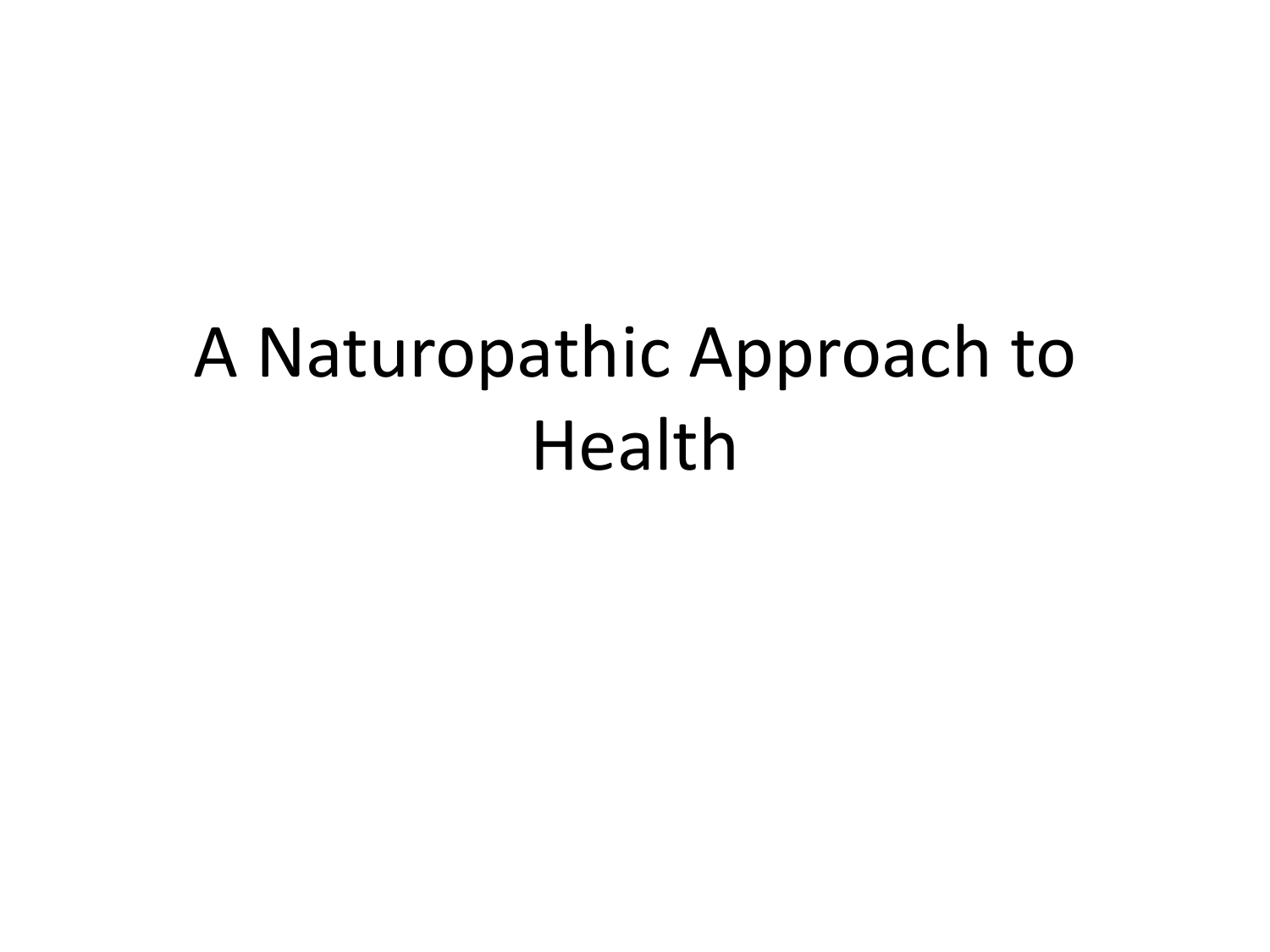# **Outline**

Medical diagnosis vs Body system effected History of;

- Herbs, Homeopathic medicine, Essential oils
- Immune system
- Digestion
- Endocrine System (Adrenal glands)
- Personal Trauma and how Natural medicine worked in our family

- Web sites
- JAMA information
- NM State laws regarding holistic health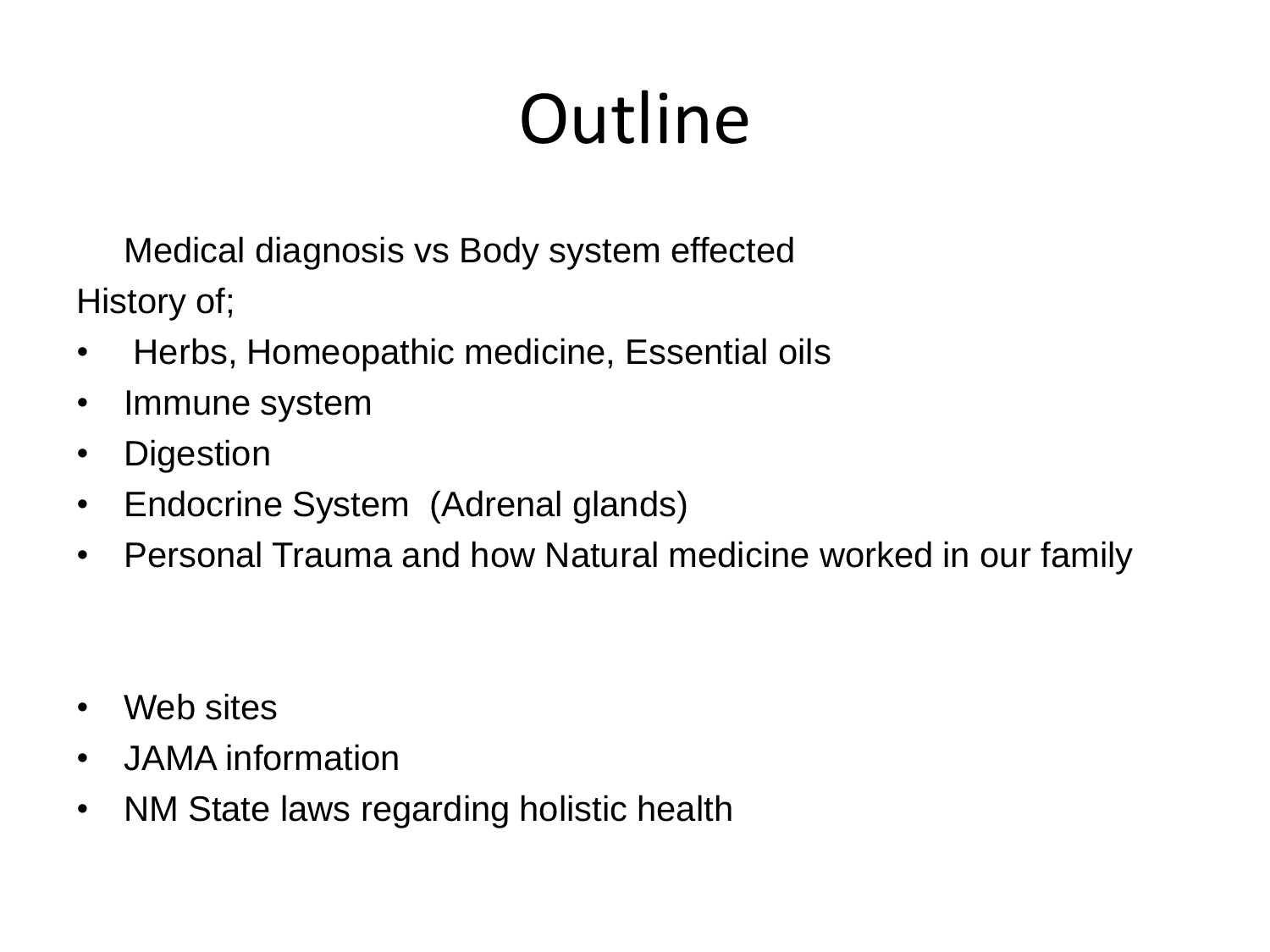Medical Diagnosis vs Body system effected

- 1.) Symptom
- 2.) Go to the doctor
- 3.) Doc says you have \_

In Natural medicine we look at the body system effected. Then we figure the root of the problem.

The body is lacking nutrition and detoxification of toxic substances that is why it is sick!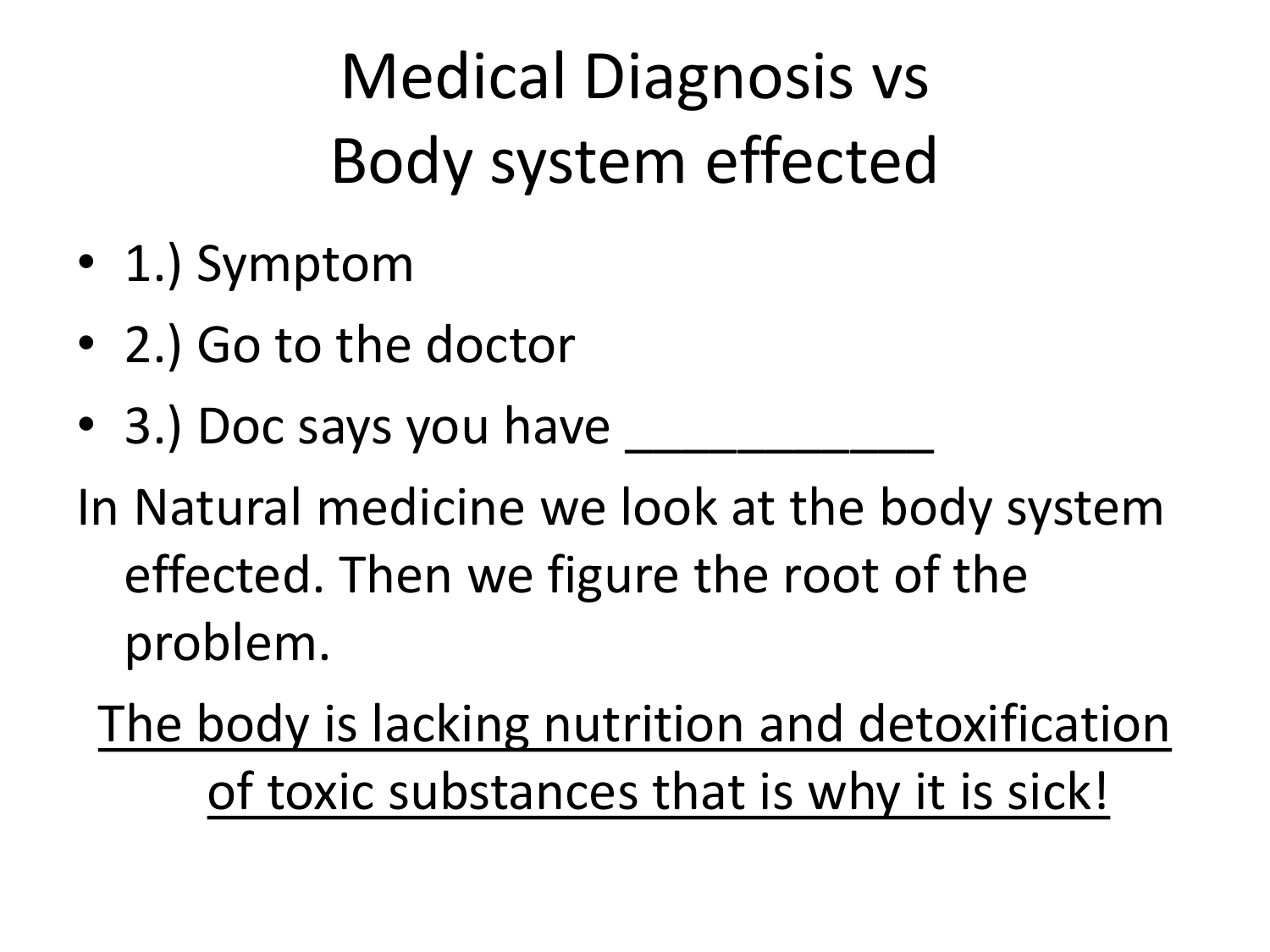# Whole body

- Physical
- Emotional
- Mental
- Spiritual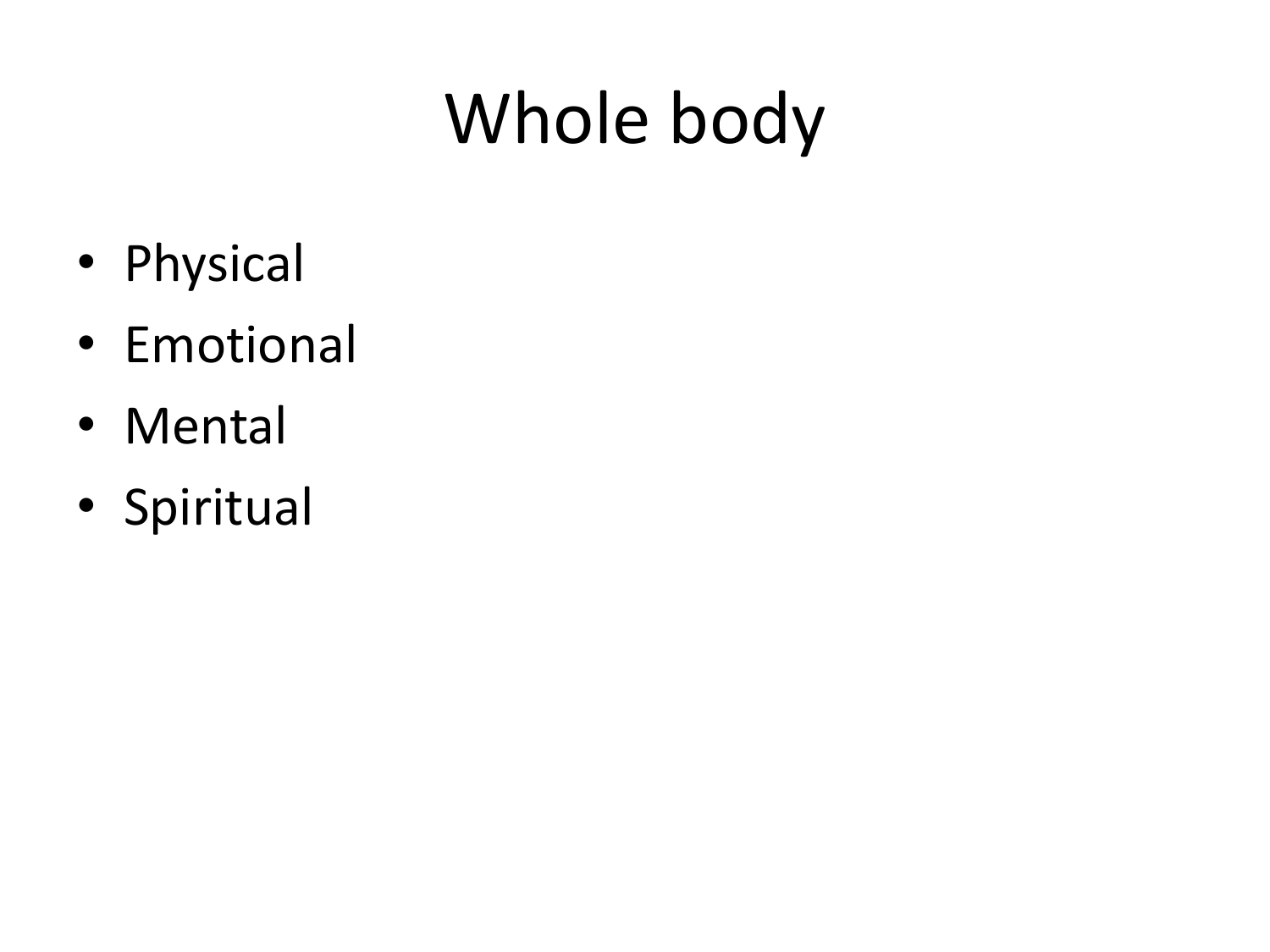# **History**

The therapeutic use of plants for the treatment of human illnesses has existed for many millennia. Belief in their effectiveness in the diagnosis, cure and prevention of various diseases exists in every culture throughout the world. "Traditional medicine", as it is known, still remains a regular component of health care in countries such as China and India.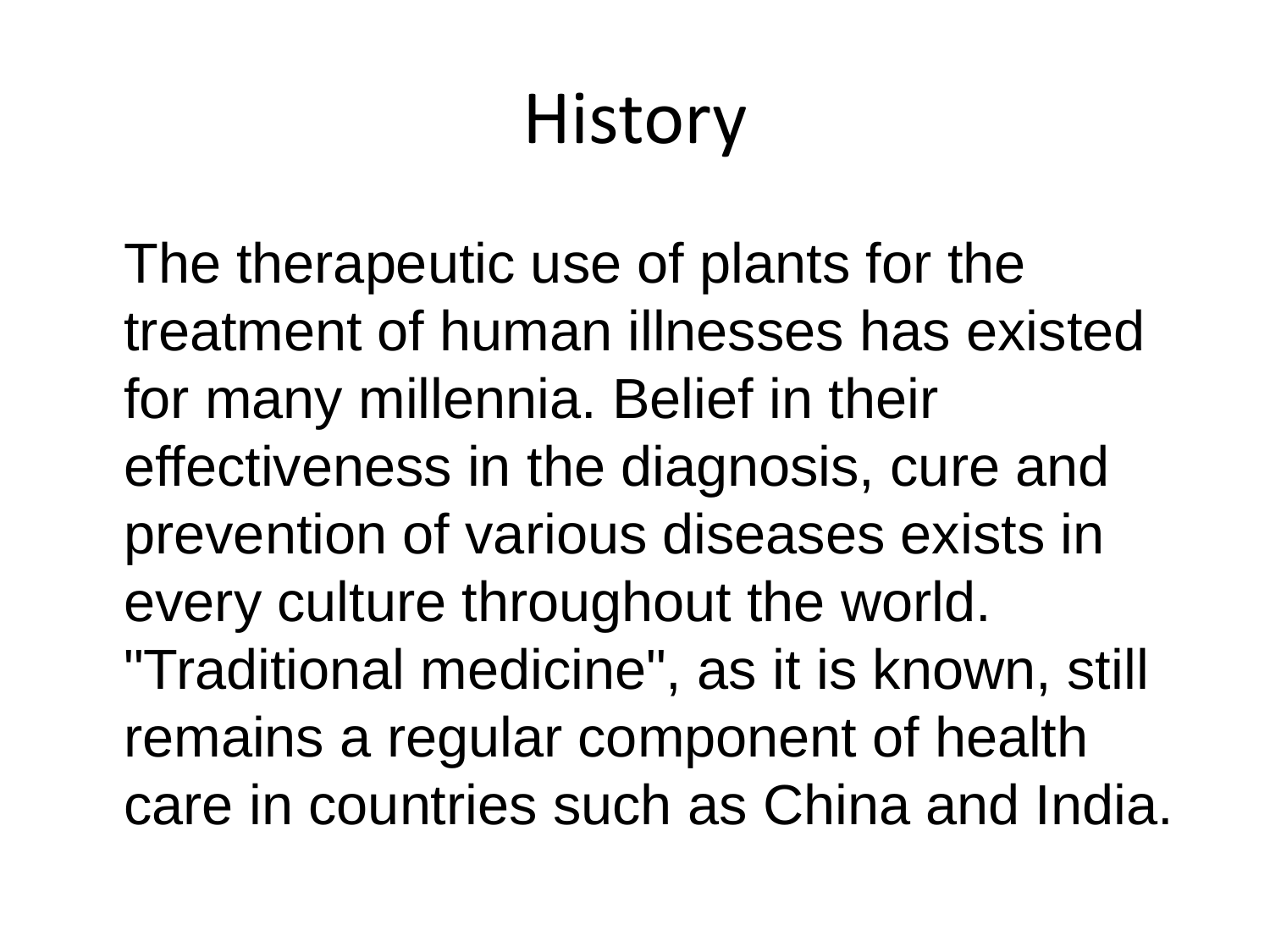# Herbs

Herbs and plants can be processed and taken in different ways and forms, and they include the whole herb, teas, syrup, essential oils, ointments, salves, rubs, capsules, and tablets that contain a ground or powdered form of a raw herb or its dried extract. Plants and herbs extract vary in the solvent used for extraction, temperature, and extraction time, and include alcoholic extracts (tinctures), vinegars (acetic acid extracts), hot water extract (tisanes), long-term boiled extract, usually roots or bark (decoctions), cold infusion of plants (macerates), and essences.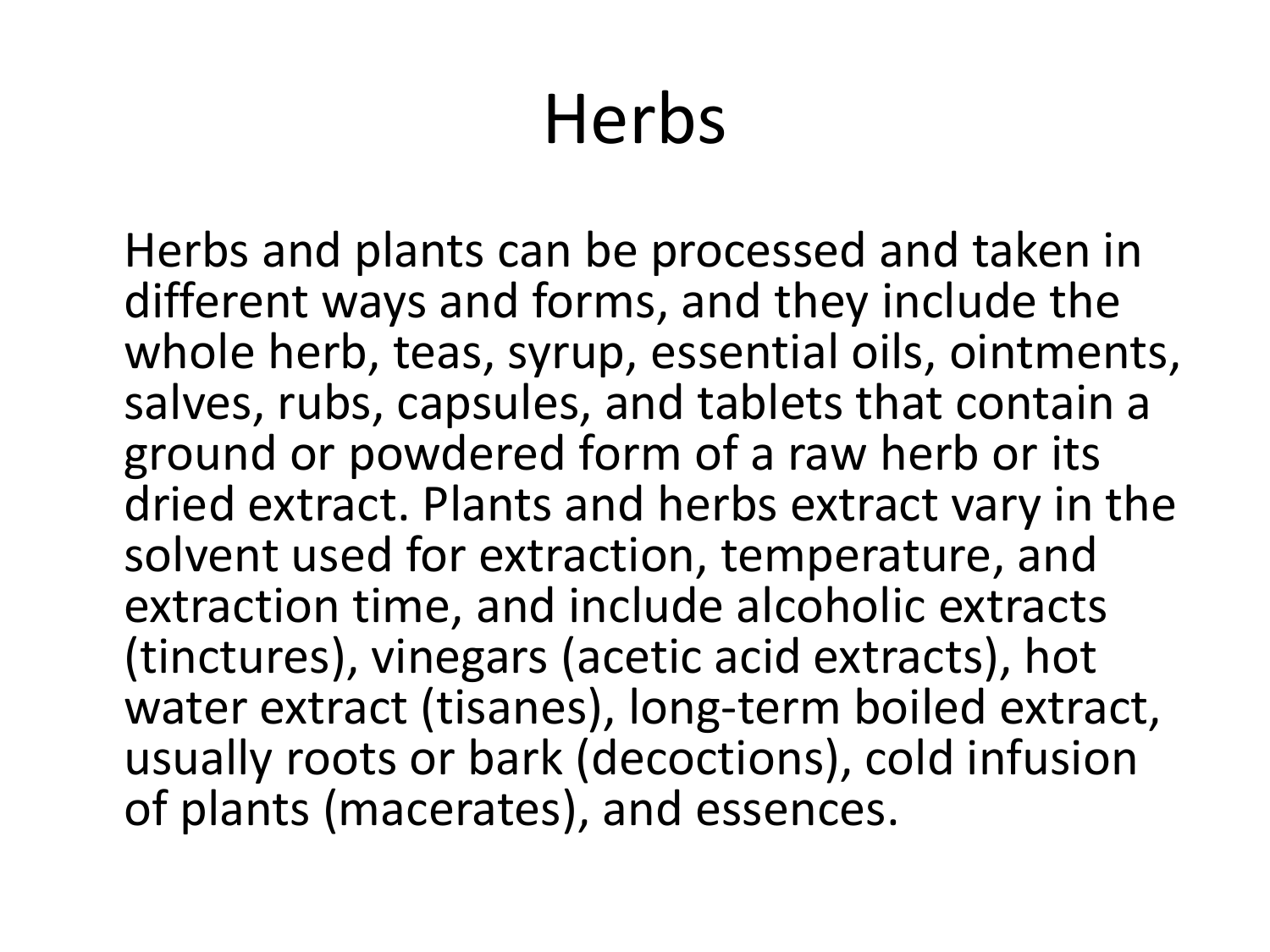Currently, herbs are applied to the treatment of chronic and acute conditions and various ailments and problems such as cardiovascular disease, prostate problems, depression, inflammation, and to boost the immune system, to name but a few.

In China, in 2003, traditional herbal medicines played a prominent role in the strategy to contain and treat severe acute respiratory syndrome (SARS), and in Africa, a traditional herbal medicine, the Africa flower, has been used [fo](http://www.ncbi.nlm.nih.gov/books/NBK92773/)r decades t[o](http://www.ncbi.nlm.nih.gov/books/NBK92773/) treat wasting [s](http://www.ncbi.nlm.nih.gov/books/NBK92773/)ymptoms associated with HIV ([De Smet](http://www.ncbi.nlm.nih.gov/books/NBK92773/) [2005](http://www.ncbi.nlm.nih.gov/books/NBK92773/); [Tilburt](http://www.ncbi.nlm.nih.gov/books/NBK92773/) [and Kaptchuk](http://www.ncbi.nlm.nih.gov/books/NBK92773/) [2008\)](http://www.ncbi.nlm.nih.gov/books/NBK92773/). Herbal medicines are also very common in Europe, with Germany and France leading in over-the-counter sales among European countries, and in most developed countries, one can find essential oils, herbal extracts, or herbal teas being sold in pharmacies with conventional drugs.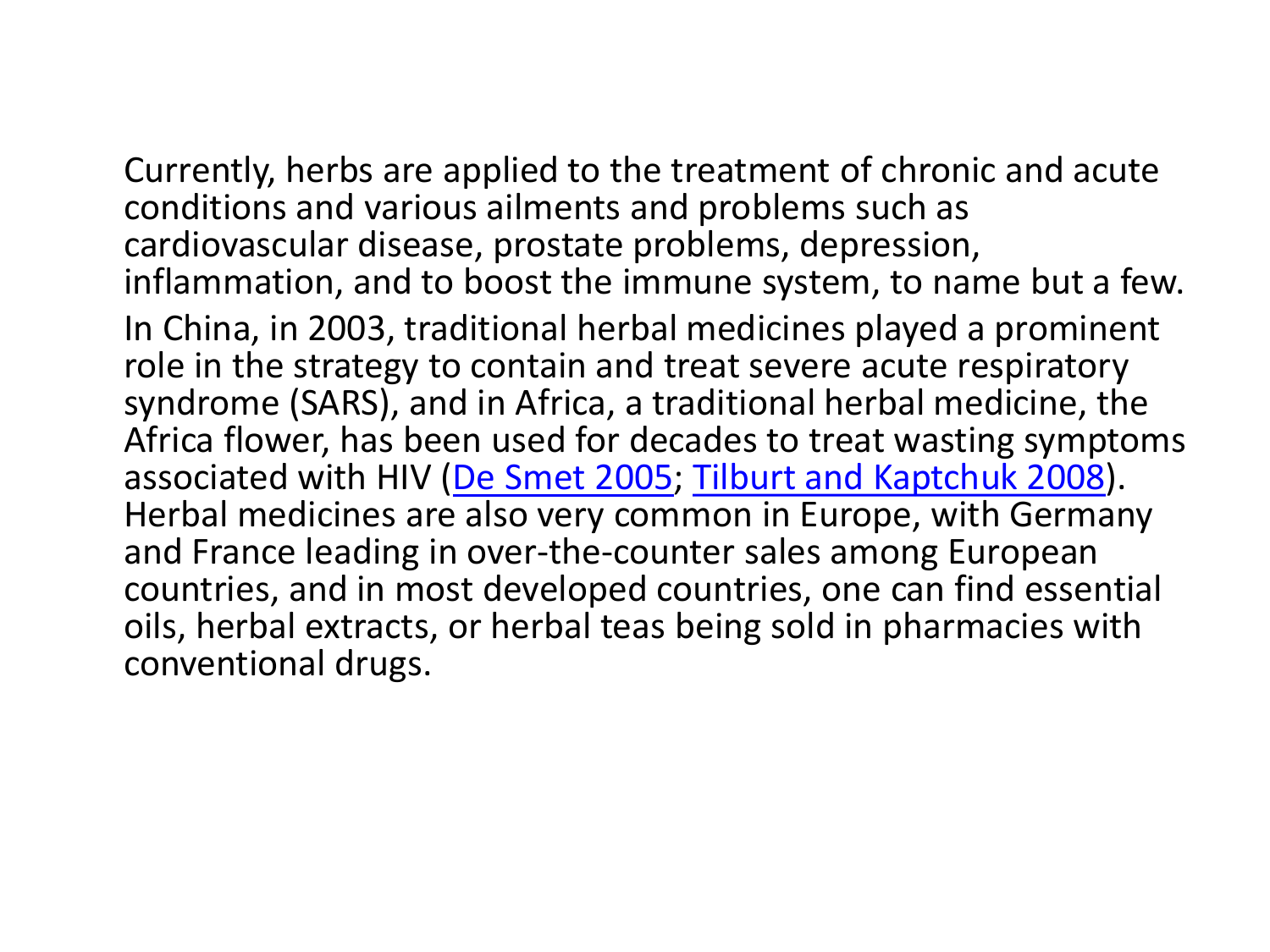# Samuel Hahnemann (1755-1843)



Samuel Hahnemann was the founder of Homoeopathy. He established the fundamental principles of the science and art of Homoeopathy.

He is called the Father of Experimental Pharmacology because he was the first physician to prepare medicines in a specialized way; proving them on healthy human beings, to determine how the medicines acted to cure diseases. Before Hahnemann, medicines were given on speculative indications, mainly on the basis of authority without experimental verification.

Dr. Hahnemann espoused the law of cure known as "Similia Similibus Curentur", or "Like Cures Like". This means that a remedy that produces symptoms in a healthy person will cure those same symptoms when manifested by a person in a diseased state. This law of cure has been verified by millions of homoeopaths all over the world since the time of Hahnemann.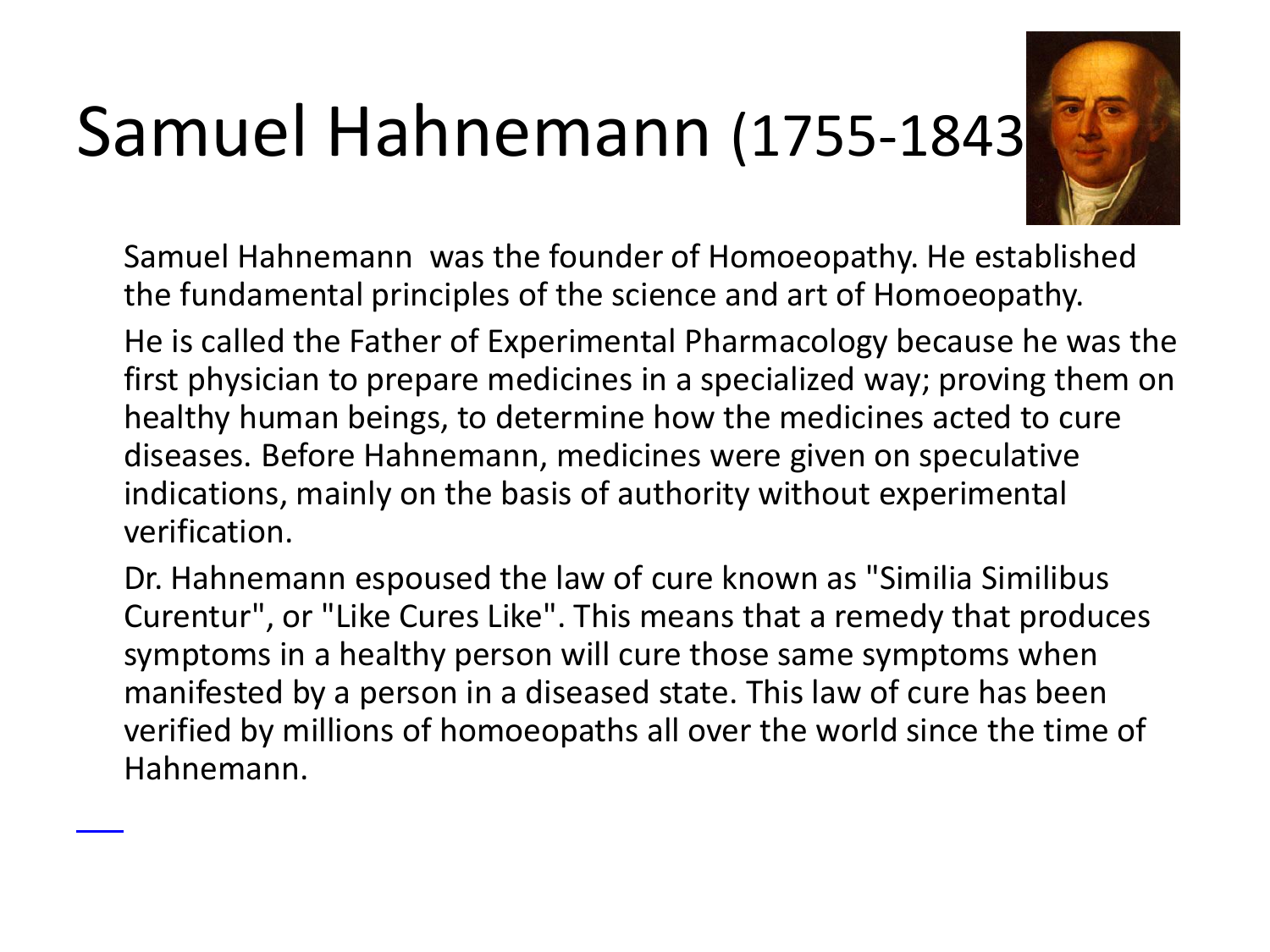# Homeopathic Medicine Chest

### **Single Remedies**

- **Arnica –** Injury, Bruising. Post and pre surgery.
- **Bryonia-** pain in muscles and joints.
- **Belladonna** acts upon every part of the nervous system.

### **Blends**

- **Calms Forte-** Calms a busy mind, Helps promote sleep.
- **Oscillococcinum** Any flu symptoms
- **Allergina** ( Zone 6) Allergies
- **Cold Calm-** Any cold symptoms.
- **Chestal** Dry cough.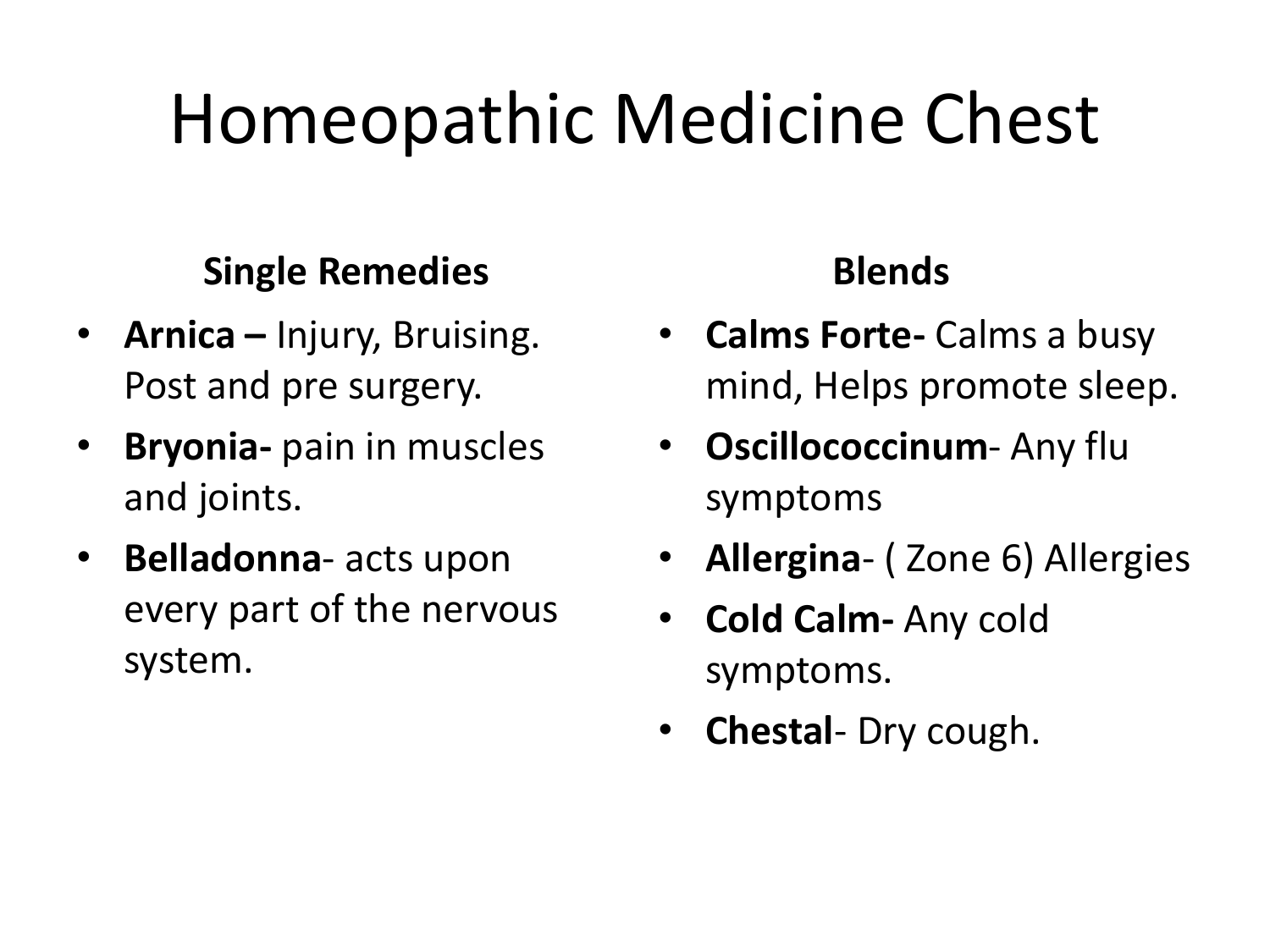# Flower Essences

(homeopathic)

- Edward Bach MD Bacteriologist Born 1886-Died1936
- In the 1920s and 30s, Dr. Bach, discovered a system of flower remedies that can help us rediscover the positive side of ourselves. He believed, as many doctors do today, that attitude of mind plays a vital role in maintaining health and recovering from illness.
- When he died in 1936, he had developed a complete system of 38 flower remedies, each prepared from the flowers of wild plants, trees and bushes. The remedies work by treating the individual rather than the disease or its symptoms.
- Still made in the U.K. at Mount Vernon, the home of Dr. Bach, *Bach® Original Flower Remedies* are the only flower remedies bearing Edward Bach's signature on each bottle.\*
- Today, these gentle remedies are used world-wide and are sold in over 66 countries.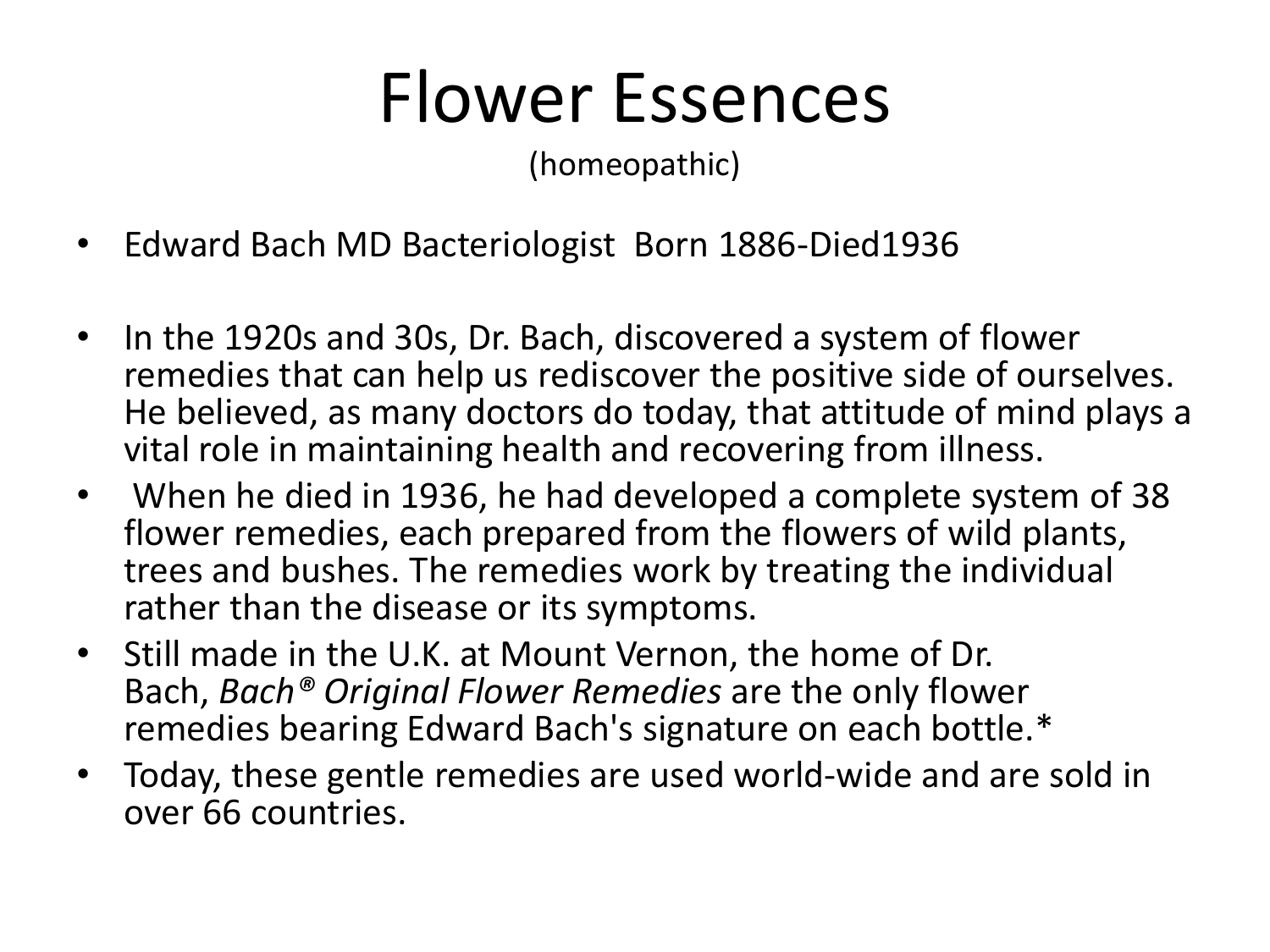# What do they do?

- [Agrimony](http://www.bachcentre.com/centre/38/agrimony.htm) mental torture behind a cheerful face
- [Aspen](http://www.bachcentre.com/centre/38/aspen.htm) fear of unknown things
- [Beech](http://www.bachcentre.com/centre/38/beech.htm) intolerance
- [Centaury](http://www.bachcentre.com/centre/38/centaury.htm) the inability to say 'no'
- [Cerato](http://www.bachcentre.com/centre/38/cerato.htm) lack of trust in one's own decisions
- [\\*Cherry Plum](http://www.bachcentre.com/centre/38/cherrypl.htm) fear of the mind giving way
- [Chestnut Bud](http://www.bachcentre.com/centre/38/chestbud.htm) failure to learn from mistakes
- [Chicory](http://www.bachcentre.com/centre/38/chicory.htm) selfish, possessive love
- [\\*Clematis](http://www.bachcentre.com/centre/38/clematis.htm) dreaming of the future without working in the present
- [Crab Apple](http://www.bachcentre.com/centre/38/crabappl.htm) the cleansing remedy, also for self-hatred
- [Elm](http://www.bachcentre.com/centre/38/elm.htm) overwhelmed by responsibility
- [Gentian](http://www.bachcentre.com/centre/38/gentian.htm) discouragement after a setback
- [Gorse](http://www.bachcentre.com/centre/38/gorse.htm) hopelessness and despair
- [Heather](http://www.bachcentre.com/centre/38/heather.htm) self-centerdness and self-concern
- [Holly](http://www.bachcentre.com/centre/38/holly.htm) hatred, envy and jealousy
- [Honeysuckle](http://www.bachcentre.com/centre/38/honeysuc.htm) living in the past
- [Hornbeam](http://www.bachcentre.com/centre/38/hornbeam.htm) tiredness at the thought of doing something
- [\\*Impatiens](http://www.bachcentre.com/centre/38/impatien.htm) impatience
- [Larch](http://www.bachcentre.com/centre/38/larch.htm) lack of confidence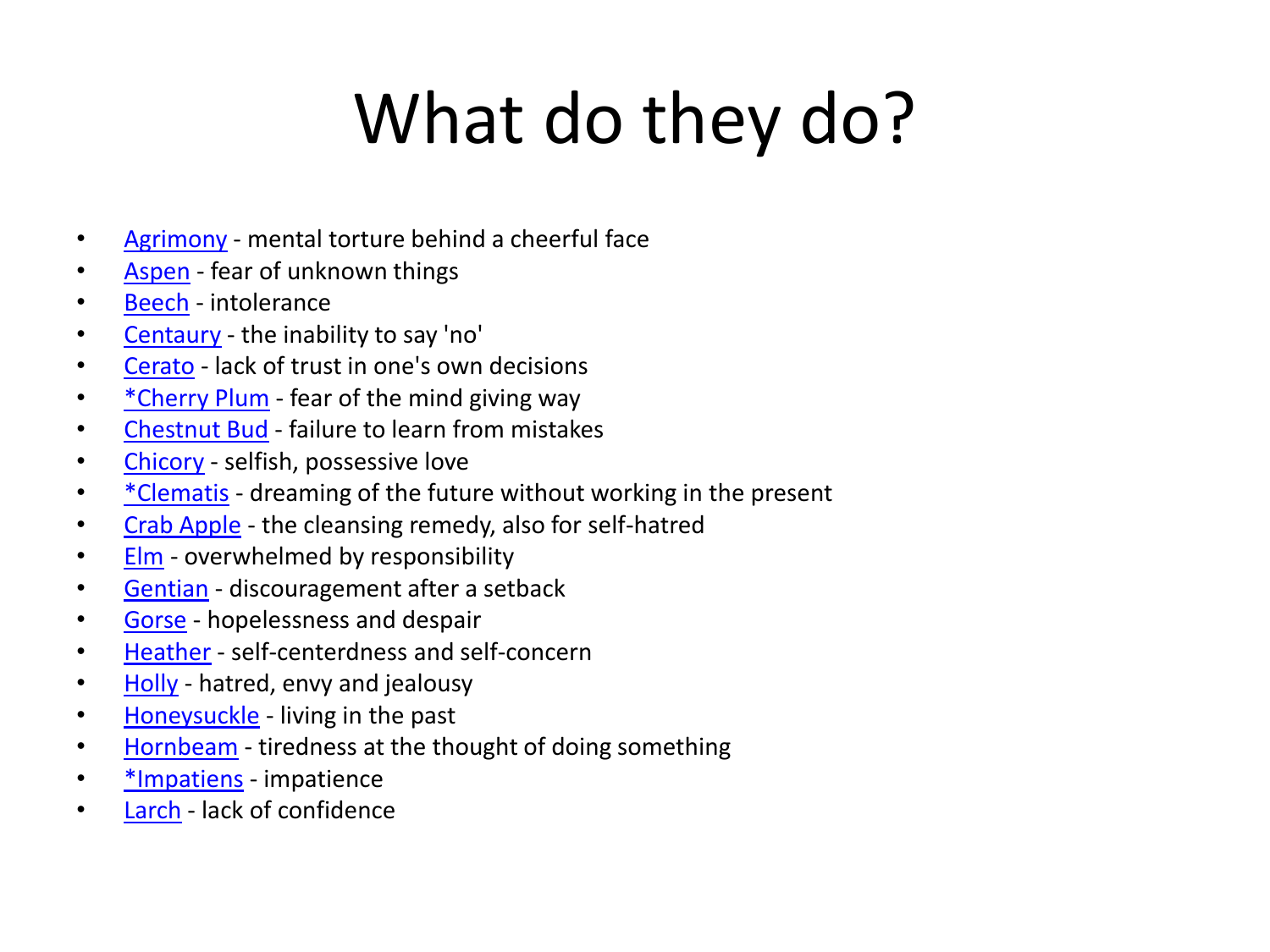- [Mimulus](http://www.bachcentre.com/centre/38/mimulus.htm) fear of known things
- [Mustard](http://www.bachcentre.com/centre/38/mustard.htm) deep gloom for no reason
- [Oak](http://www.bachcentre.com/centre/38/oak.htm) the plodder who keeps going past the point of exhaustion
- [Olive](http://www.bachcentre.com/centre/38/olive.htm) exhaustion following mental or physical effort
- [Pine](http://www.bachcentre.com/centre/38/pine.htm) guilt
- [Red Chestnut](http://www.bachcentre.com/centre/38/redchest.htm) over-concern for the welfare of loved ones
- \* Rock Rose terror and fright
- [Rock Water](http://www.bachcentre.com/centre/38/rockwate.htm) self-denial, rigidity and self-repression
- [Scleranthus](http://www.bachcentre.com/centre/38/sclerant.htm) inability to choose between alternatives
- [\\*Star of Bethlehem](http://www.bachcentre.com/centre/38/starbeth.htm) shock
- [Sweet Chestnut](http://www.bachcentre.com/centre/38/swchest.htm) Extreme mental anguish, when everything has been tried and there is no light left
- [Vervain](http://www.bachcentre.com/centre/38/vervain.htm) over-enthusiasm
- [Vine](http://www.bachcentre.com/centre/38/vine.htm) dominance and inflexibility
- [Walnut](http://www.bachcentre.com/centre/38/walnut.htm) protection from change and unwanted influences
- [Water Violet](http://www.bachcentre.com/centre/38/watervio.htm) pride and aloofness
- [White Chestnut](http://www.bachcentre.com/centre/38/whiteche.htm) unwanted thoughts and mental arguments
- [Wild Oat](http://www.bachcentre.com/centre/38/wildoat.htm) uncertainty over one's direction in life
- [Wild Rose](http://www.bachcentre.com/centre/38/wildrose.htm) drifting, resignation, apathy
- [Willow](http://www.bachcentre.com/centre/38/willow.htm) self-pity and resentment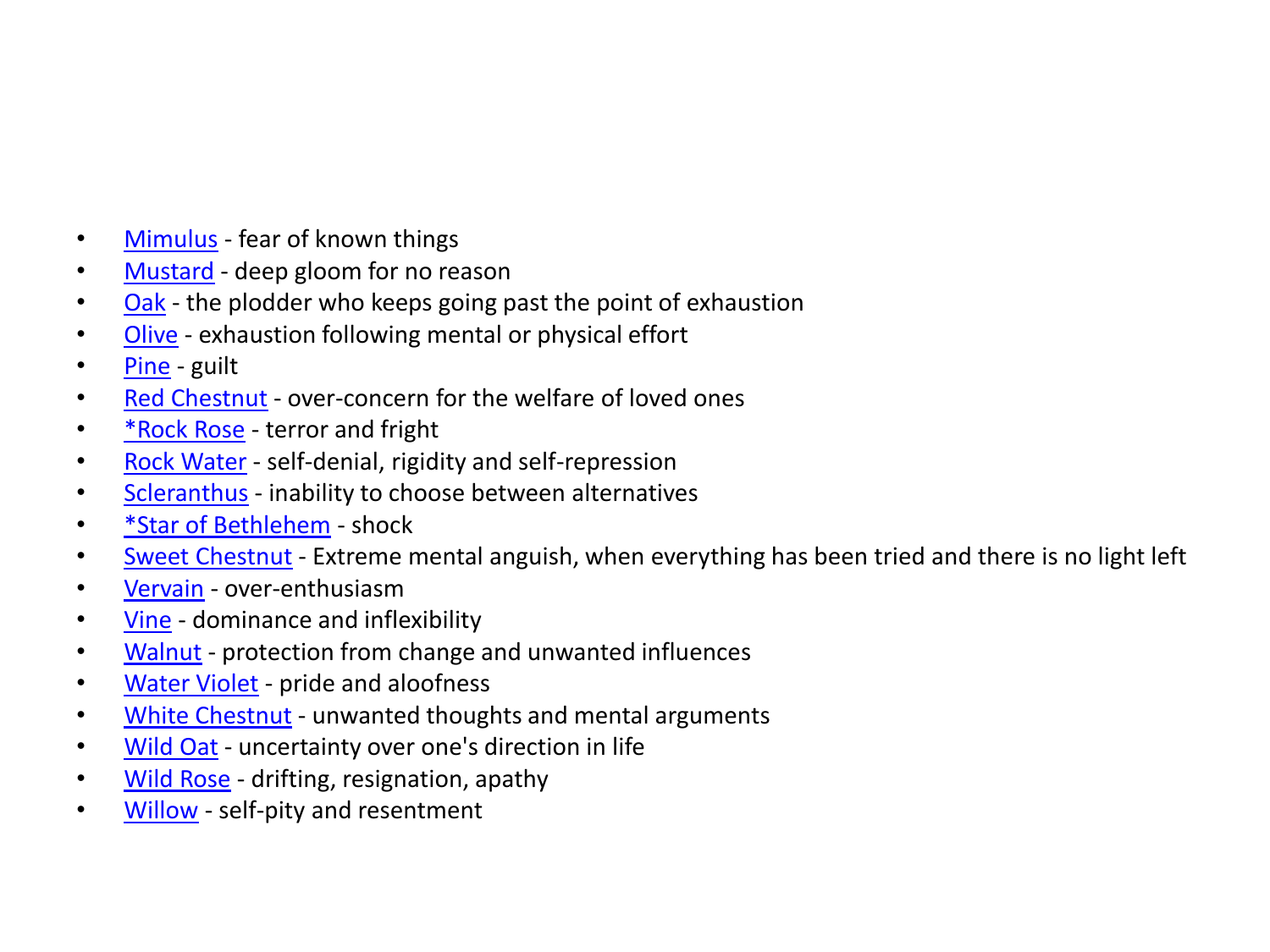Crisis Formula Rescue Remedy

- [Rock Rose](http://www.bachcentre.com/centre/38/rockrose.htm)
- [Impatiens](http://www.bachcentre.com/centre/38/impatien.htm)
- [Cherry Plum](http://www.bachcentre.com/centre/38/cherrypl.htm)
- [Star of Bethlehem](http://www.bachcentre.com/centre/38/starbeth.htm)
- [Clematis](http://www.bachcentre.com/centre/38/clematis.htm)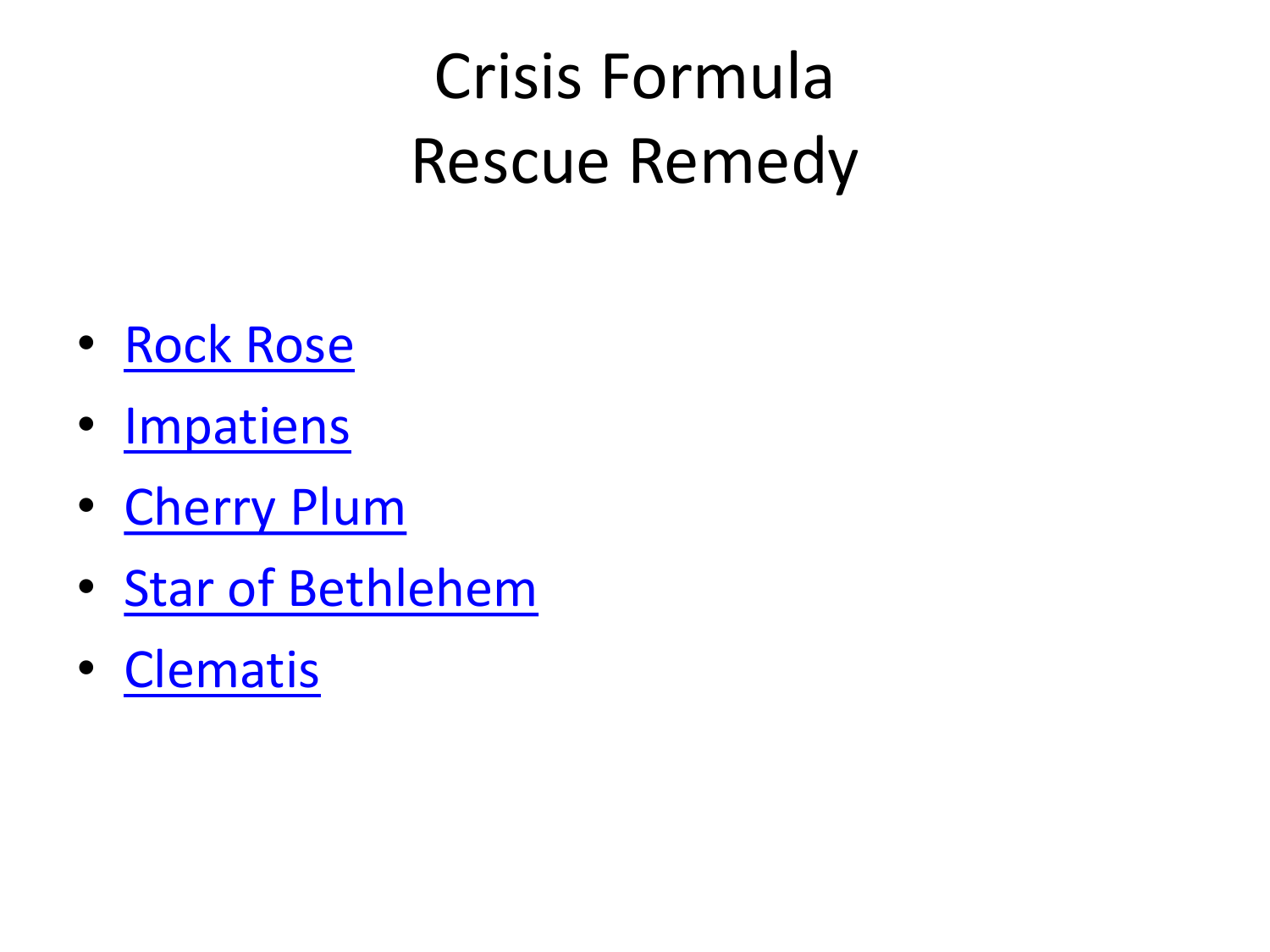# History of EO's

In the history of mankind it seems that the Egyptians were the first people to extensively make use of aromatherapy and aromatic herbs and included their use in religion, cosmetics as well as medicinal purposes.

Aromatic essence and resins were also extensively used in the embalming process.

At the same time the Chinese also made use of herbs and aromatic plants and this was also taken up as an integral part of the Indian Ayurvedic medicinal system.

The medicinal wisdom of the Egyptians were taken over and absorbed by the ancient Greeks as well as the Romans - and the most well-known physician of that time - Hippocrates (c.460 - 377 BC) was also a firm believer of treating the patient holistically and included aromatherapy massage as a treatment.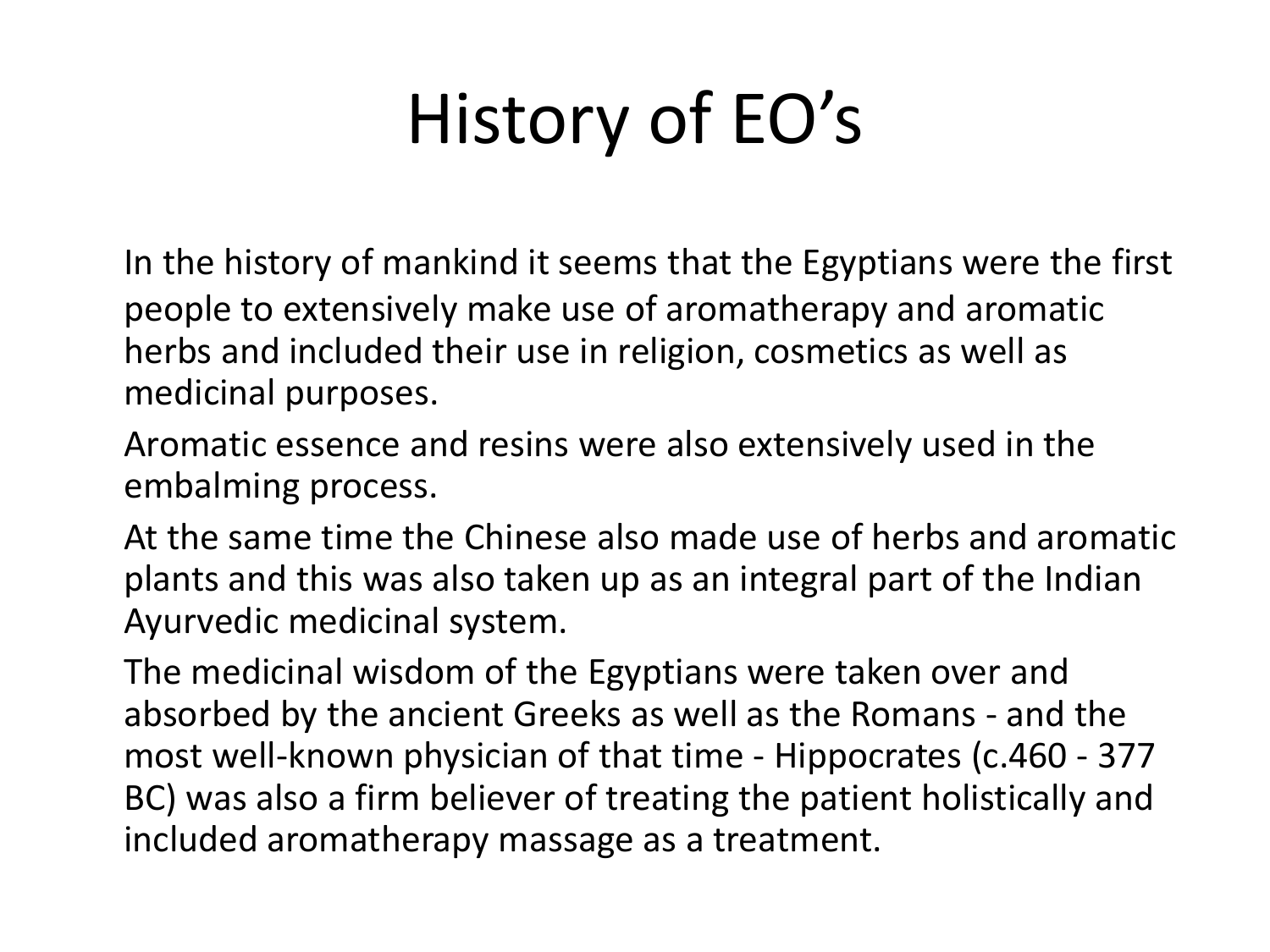• Essential oils are the products obtained from aromatic plants using a process called steam distillation. The only exception to this process is for the fruits of Citrus, which require a special methodology to extract the essence of their peels called expression-centrifugation. In practice, the terms 'Essence' and 'Essential oil' are often mistakenly interchanged. Technically, an essential oil is the essence of the plant, once it is extracted by distillation. Only some aromatic plants secrete enough oily essence to qualify for extraction; there are 250 different essential oils recognized by the Aromatherapeutic pharmacopoeia, less than 100 of which are commonly used in the practice of Aromatherapy.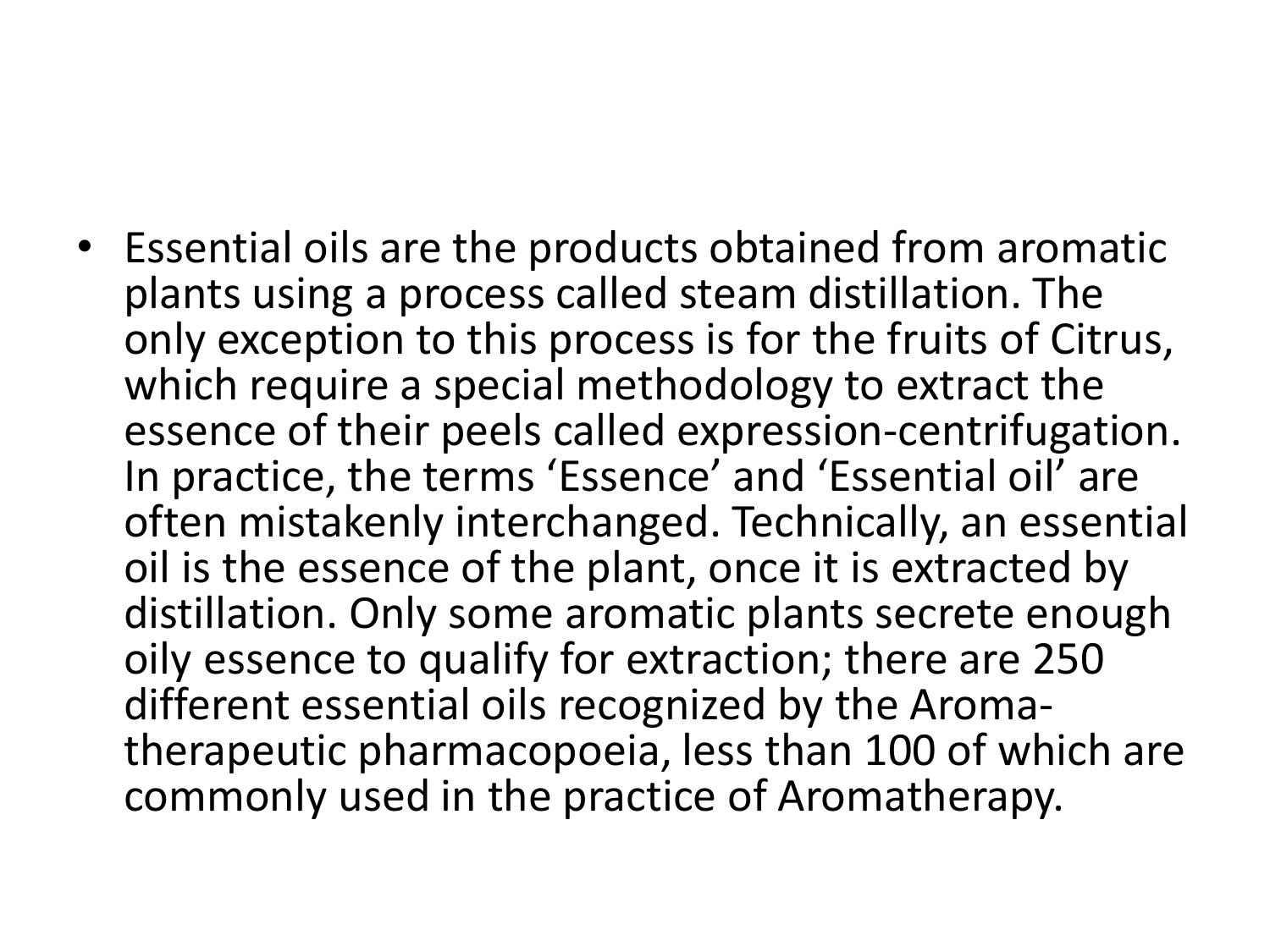The term aromatherapy as we know it today was first coined in 1937 by the French chemist and perfumer Rene Maurice Gattefosse. He was not a believer of the natural health movement but was interested in the properties that essential oils exhibited.

In 1910 he burnt his hand badly in his laboratory and being the first available compound handy, treated his badly burnt hand with pure undiluted lavender oil which not only immediately eased the pain, but helped heal the hand without any sign of infection or scar. He also found that minute amounts of essential oils are absorbed by the body and interact with the body chemistry.

During the second world war, as a result of Gattefosse's experiments, Dr. Jean Valet used essential oils to treat injured soldiers with great success.

In the 1950's Marguerite Maury started diluting essential oils in a vegetable carrier oil and massaging it onto the skin using a Tibetan technique which is applied along the nerve endings of the spinal column.

She was also the first person to start the use of "individually prescribed" combinations of essential oils to suit the need of the person being massaged.

Since the late 1970 and early 80's the use of essential oils and aromatherapy has become a major part of alternative and holistic health care, and has a huge following across the world.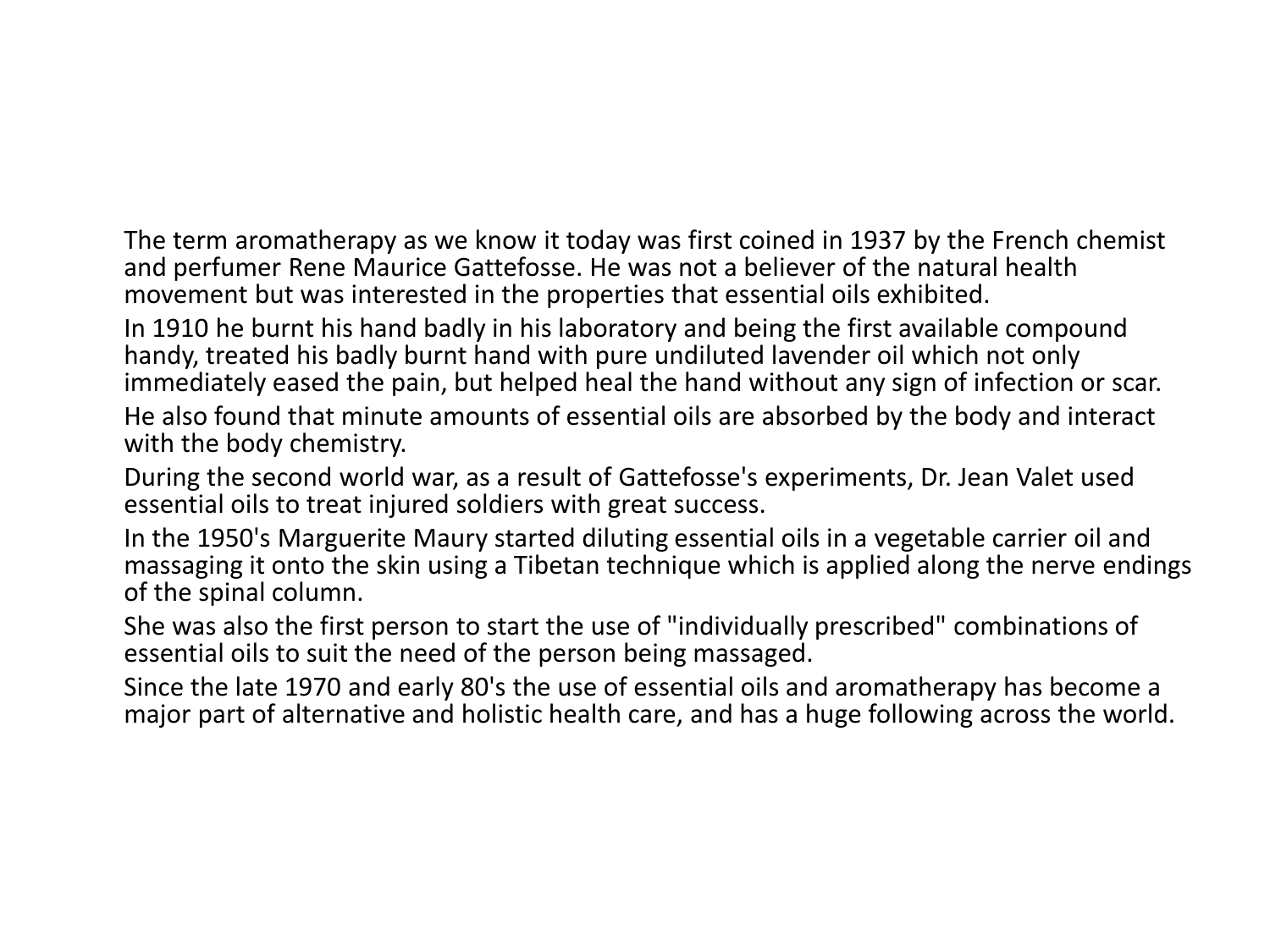# Essential Oils Powerful little drops of healing

The sense of smell is the only one of the five senses directly linked to the limbic lobe of the brain, the emotional control center. Anxiety, depression, fear, anger, and joy all emanate from this region. This is why the scent of a special fragrance can evoke memories and emotions before we are even consciously aware of it.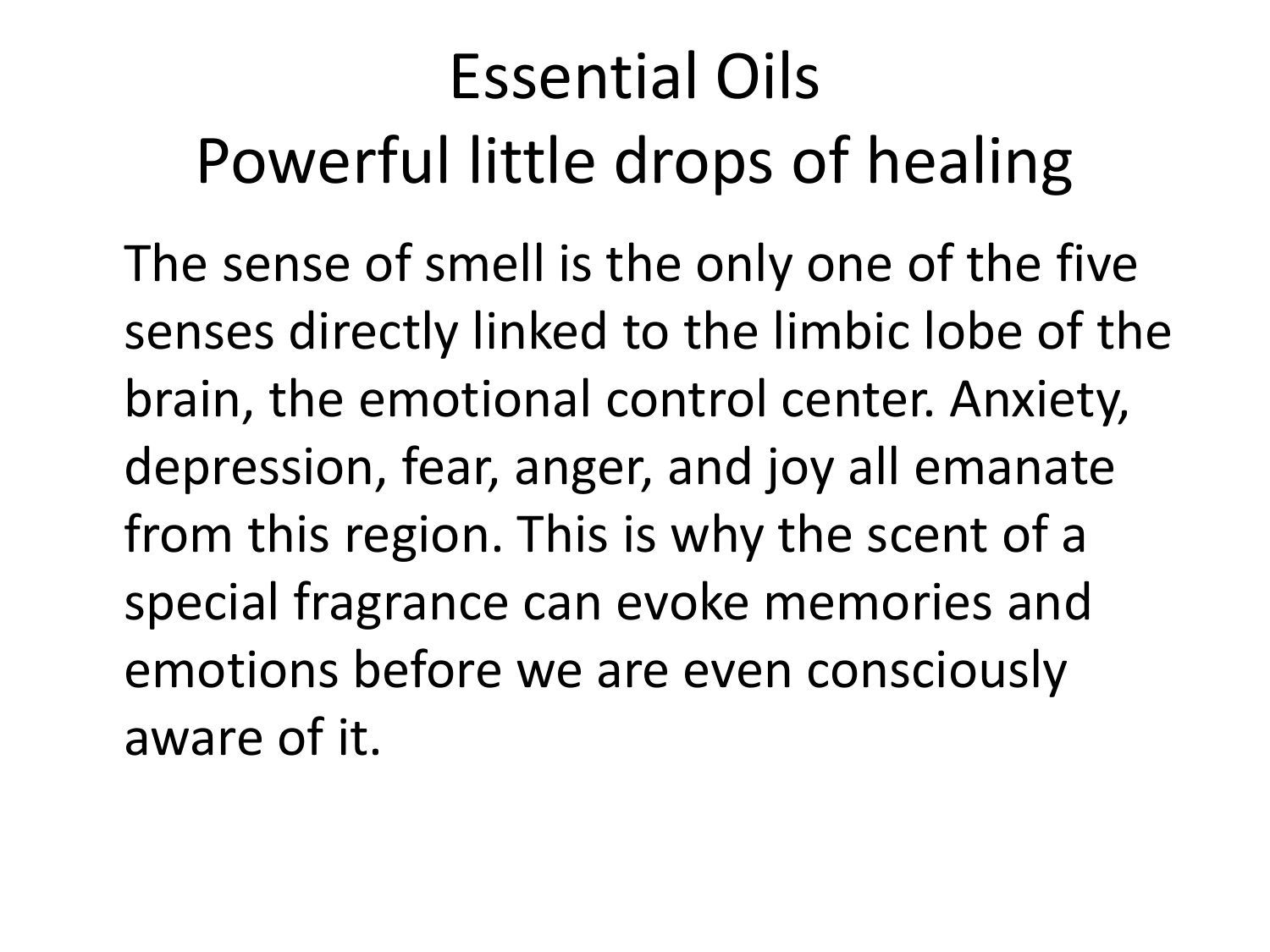# Adulterated vs. Pure

- Today most of the lavender oil sold in America is a hybrid call lavandin, grown and distilled in China, Russia, France, and Tasmania. It is cut with synthetic linolyl acetate to improve the fragrance, propylene glycol, DEP or DOP (solvents that have no smell but increase the volume) Then these are sold to the untied states as Lavender oil.
- Frankincense that is sold in Samalia cost 35,000.00 per ton. The essential oil requires 12 hours to be steamed distilled from the resin.
- Adulterated and mislabeled essential oils present a danger to consumers.
- Know your supplier...
- Don't assume when it says 100 % pure that it is pure oil…
- The FDA allows companies to label the product this way if it only has a few drops of 100% pure essential oil in it.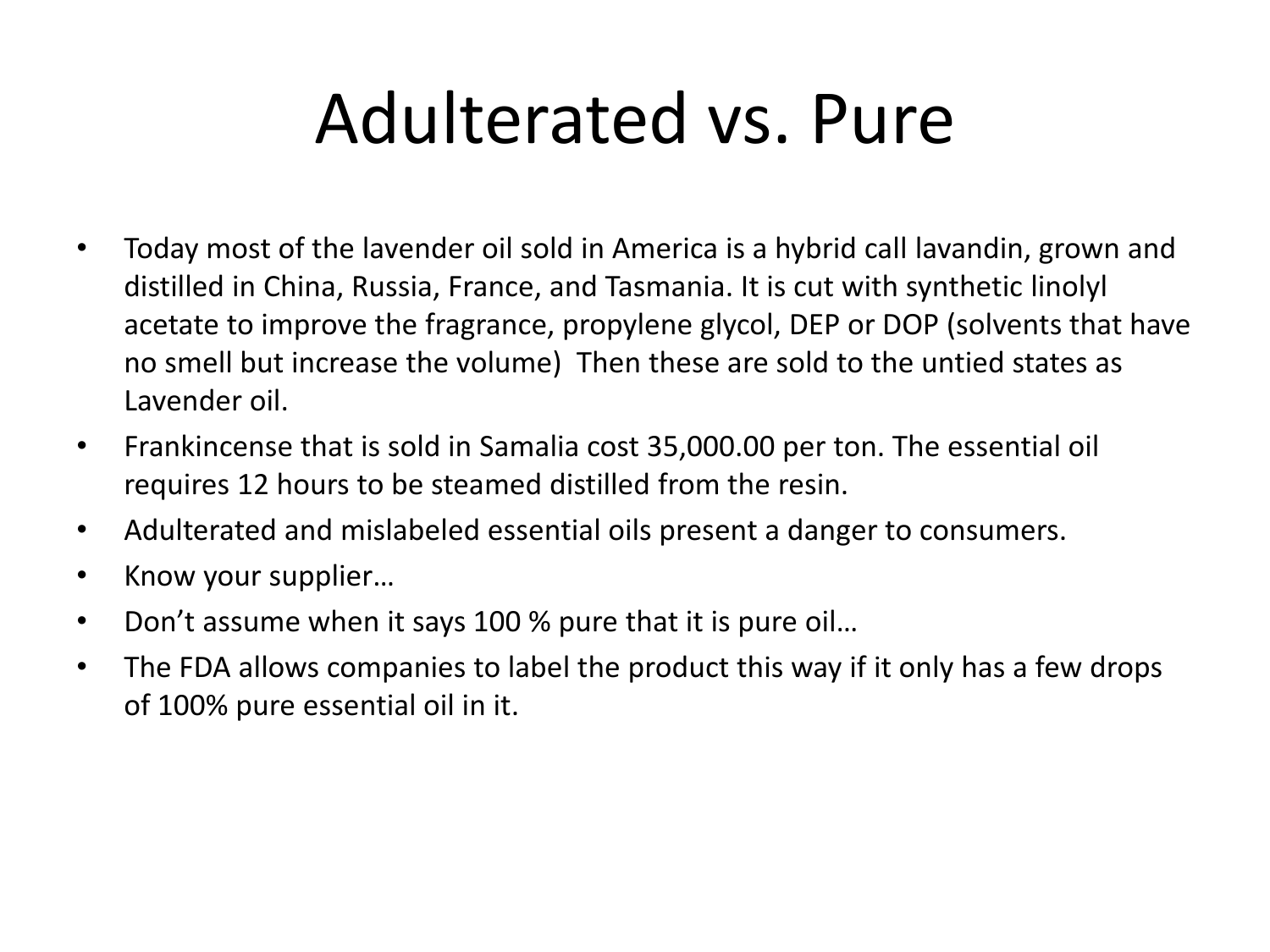# Essential Oil Safety

- 1.) Always keep a bottle of "carrier oil" handy when using essential oils.
- 2.) Keep tightly closed and in dark bottles.
- 3.) Keep out of reach of children.
- 4.) EO's such as Peppermint which are rich in menthol should not be used on the neck or throat of children.
- 5.) Angelica, bergamot, grapefruit, lemon, orange, tangerine, and other citrus oils are photosensitizing and may cause a rash or dark pigmentation on skin exposed to the sun up to 4 days after application.
- 6.) Keep away from mucus membranes such as eyes. If you do get them in the eyes or they cause an irritation simply neutralize with the "carrier oil".
- 7.) Pregnant women should consult with their health care provider when starting any type of health program.
- 8.) Epileptics should consult with their health care professional.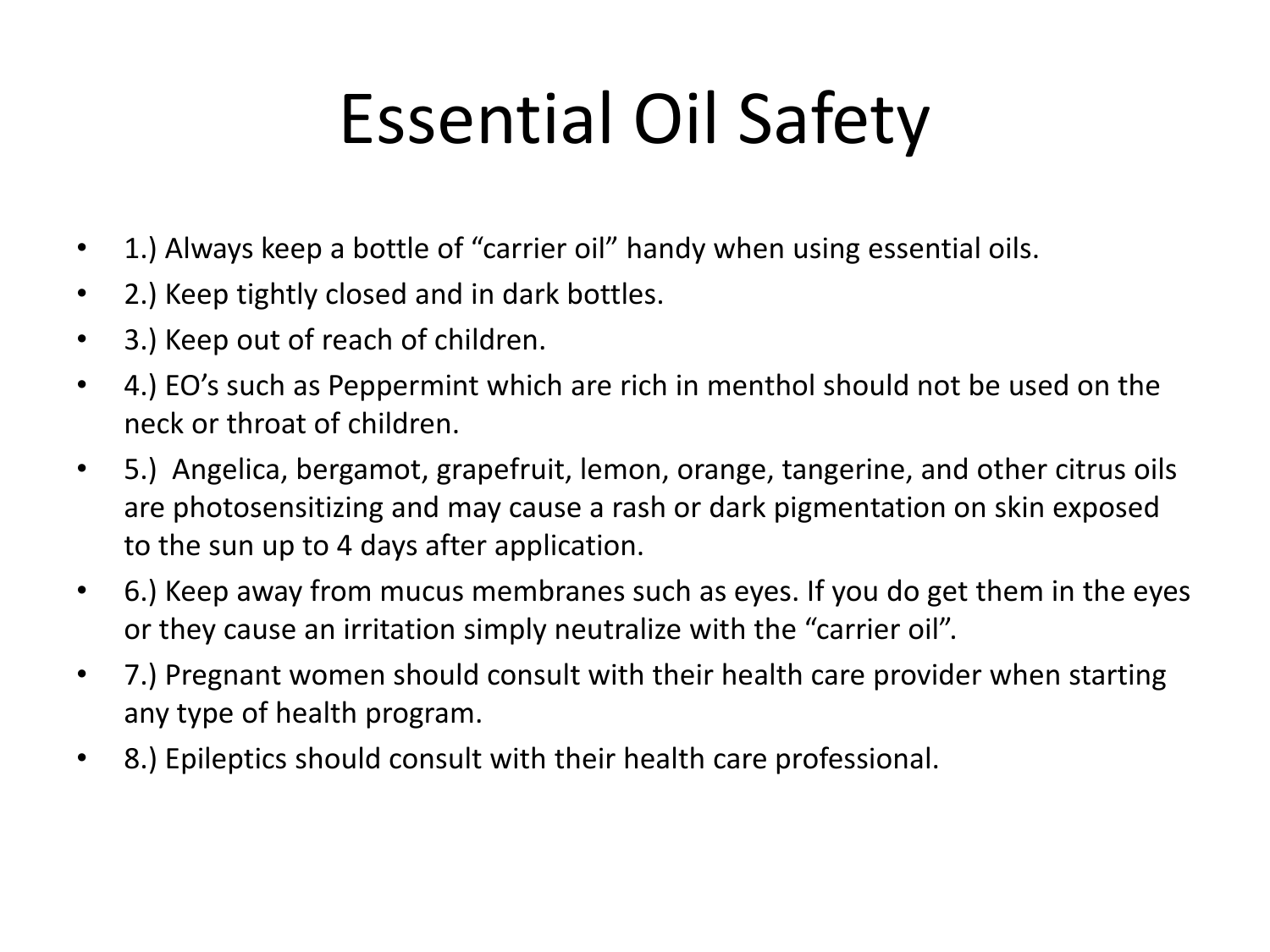- 9.) People with sensitive skin should do a patch test.
- 10.) Do not take internally or in the ear.
- 11.) Never heat EO's. Not only are some flammable, but you destroy the molecular value of the oil. (*talk about this later*)
- 12.) Learn about the oils prior to use. Such as which ones are "hot oils".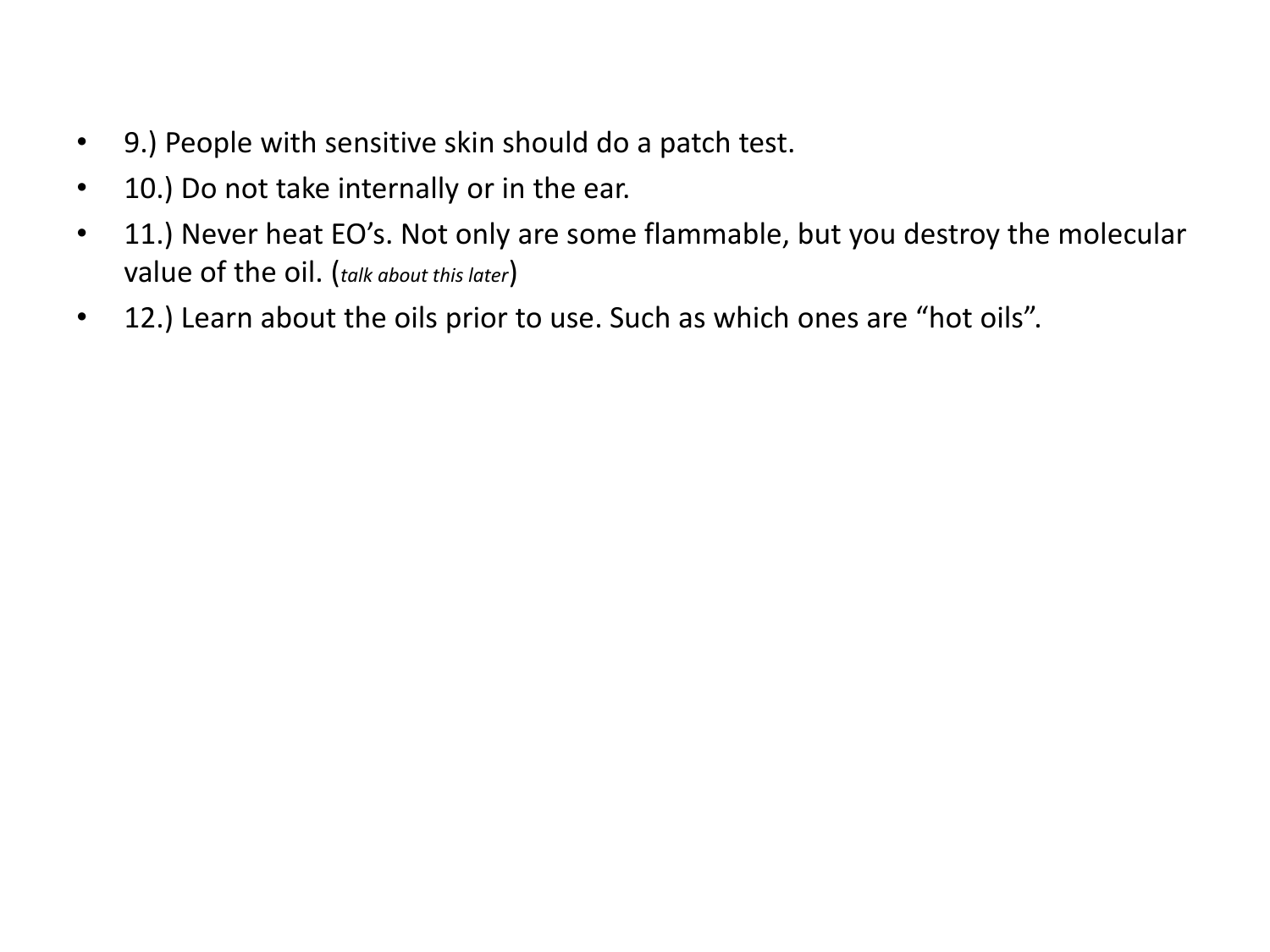# 10 Ways to use Essential Oils

- 1.) Bath
- 2.) Shower
- 3.) Compresses
- 4.) Layering
- 5.) Hot packs
- 6.) Cold packs
- 7.) Acupressure
- 8.) Acupuncture
- 9.) Massage
- 10.) Aromatherapy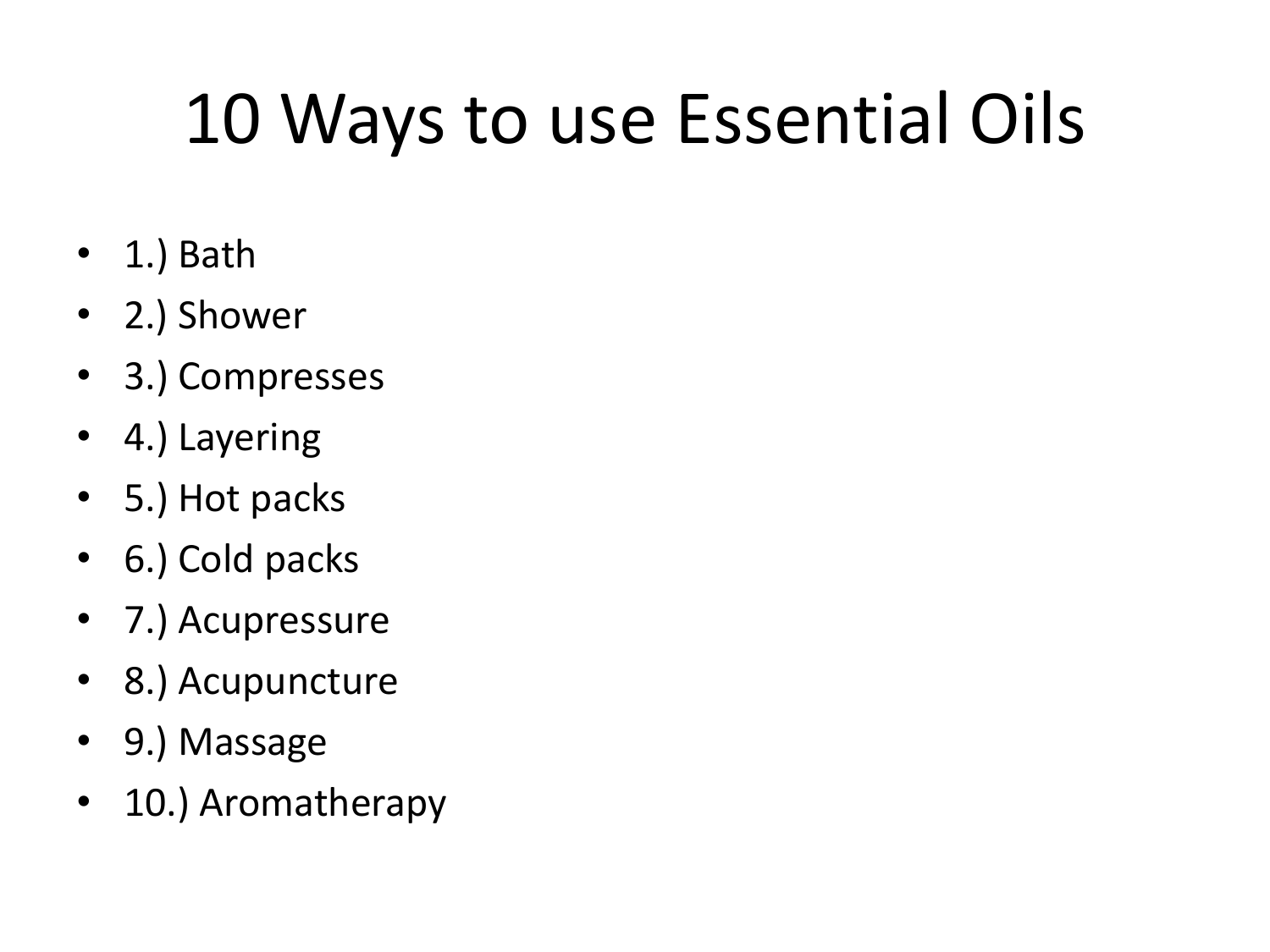# Tips

- Use a diffuser or nebulizer specifically for EO's
- Never heat the oils. (can use heated water on the stove. Providing you have nothing else)
- Spray pure oil onto bottom of your feet, chest and back.
- Place on a tissue in front of a fan.
- Place a few drops into your hands and smell.
- Mix into a spray bottle with water.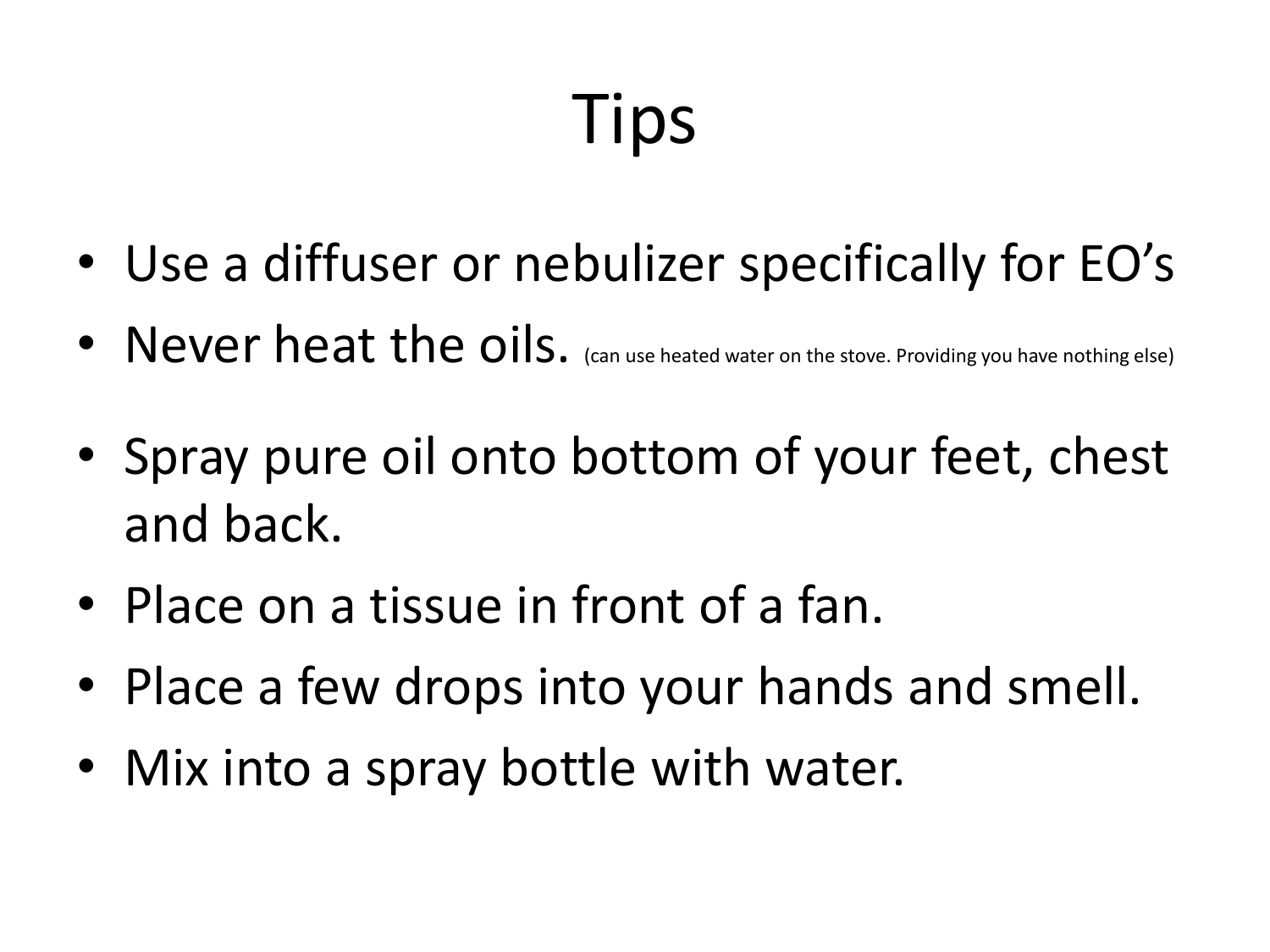# Single oils and blends

– Used to treat symptoms of various systems

| – Single        | <b>Blends</b>       |
|-----------------|---------------------|
| <b>LAVENDER</b> | <b>PAIN FREE</b>    |
| <b>TEA TREE</b> | <b>RES-CON</b>      |
| PEPPERMINT      | <b>CRAMP RELIEF</b> |
| <b>LEMON</b>    | <b>DE-STRESS</b>    |
|                 | <b>TRANQUILITY</b>  |
|                 | <b>KINGS BLEND</b>  |

PURE AIR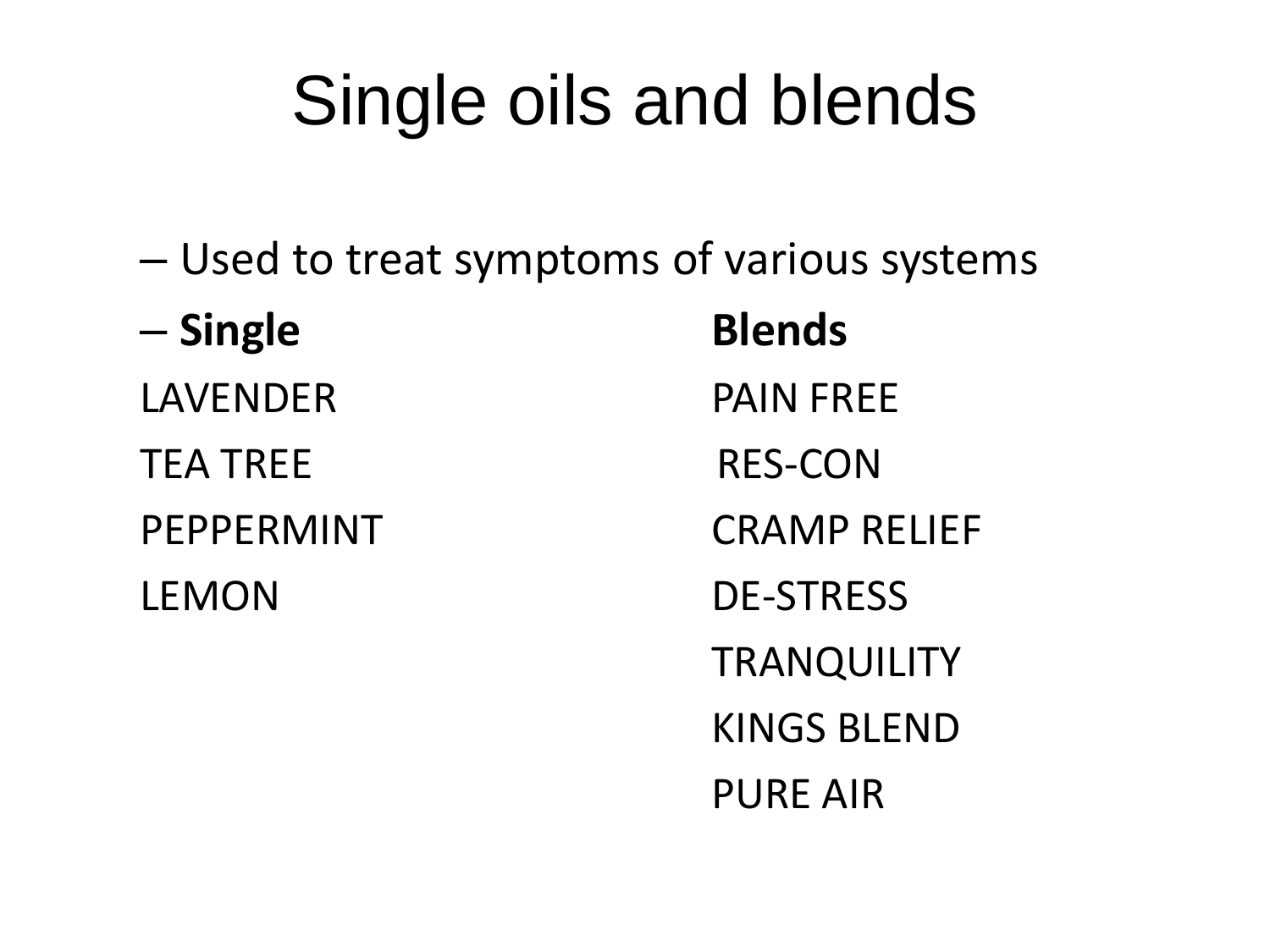# Compromised Immune system

- Causes but not limited to;
	- Processed foods
	- Stress
	- Medications
	- Lack of protein and some amino acids, as well as vitamins A, E, B6 and folate.
	- Allergies
	- Autoimmune diseases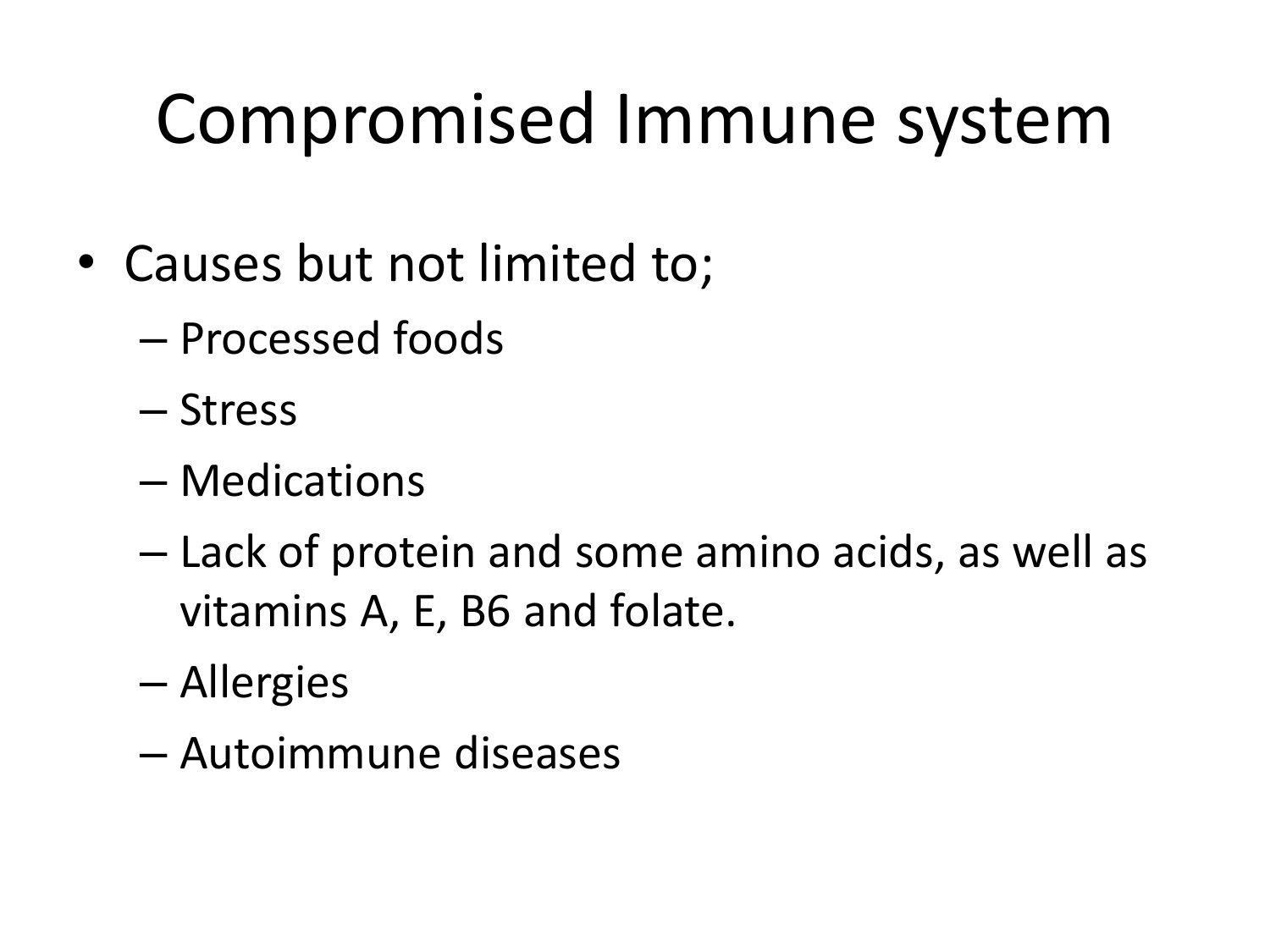# FEVER

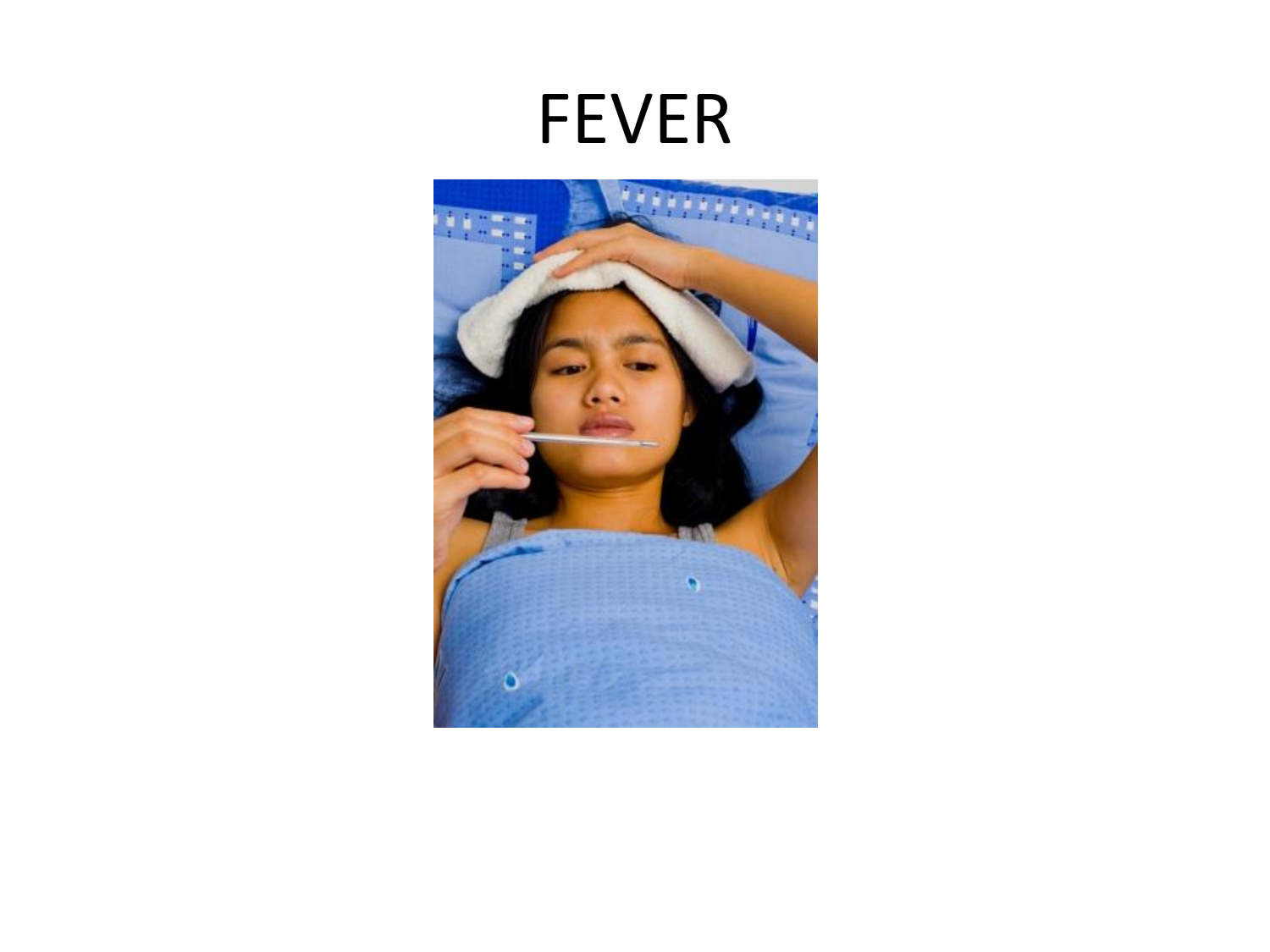# Digestion



The Components of the Digestive System

- [Heartburn/GERD](http://www.webmd.com/heartburn-gerd/default.htm)
- [Inflammatory Bowel Disease](http://www.webmd.com/ibd-crohns-disease/default.htm)
- [Irritable Bowel Syndrome](http://www.webmd.com/ibs/default.htm)
- [Appendicitis](http://www.webmd.com/digestive-disorders/digestive-diseases-appendicitis)
- [Bowel Obstruction](http://www.webmd.com/digestive-disorders/tc/bowel-obstruction-topic-overview)
- [Celiac Disease](http://www.webmd.com/digestive-disorders/celiac-disease/default.htm)
- [Constipation](http://www.webmd.com/digestive-disorders/digestive-diseases-constipation)
- [Crohn's](http://www.webmd.com/ibd-crohns-disease/crohns-disease/default.htm) [Disease](http://www.webmd.com/ibd-crohns-disease/crohns-disease/default.htm)
- [Diarrhea](http://www.webmd.com/digestive-disorders/digestive-diseases-diarrhea)
- [Diverticulosis](http://www.webmd.com/digestive-disorders/diverticular-disease)
- [Gallstones](http://www.webmd.com/digestive-disorders/gallstones)
- **[Hemorrhoids](http://www.webmd.com/a-to-z-guides/understanding-hemorrhoids-basics)**
- [Lactose Intolerance](http://www.webmd.com/digestive-disorders/lactose-intolerance-10/default.htm)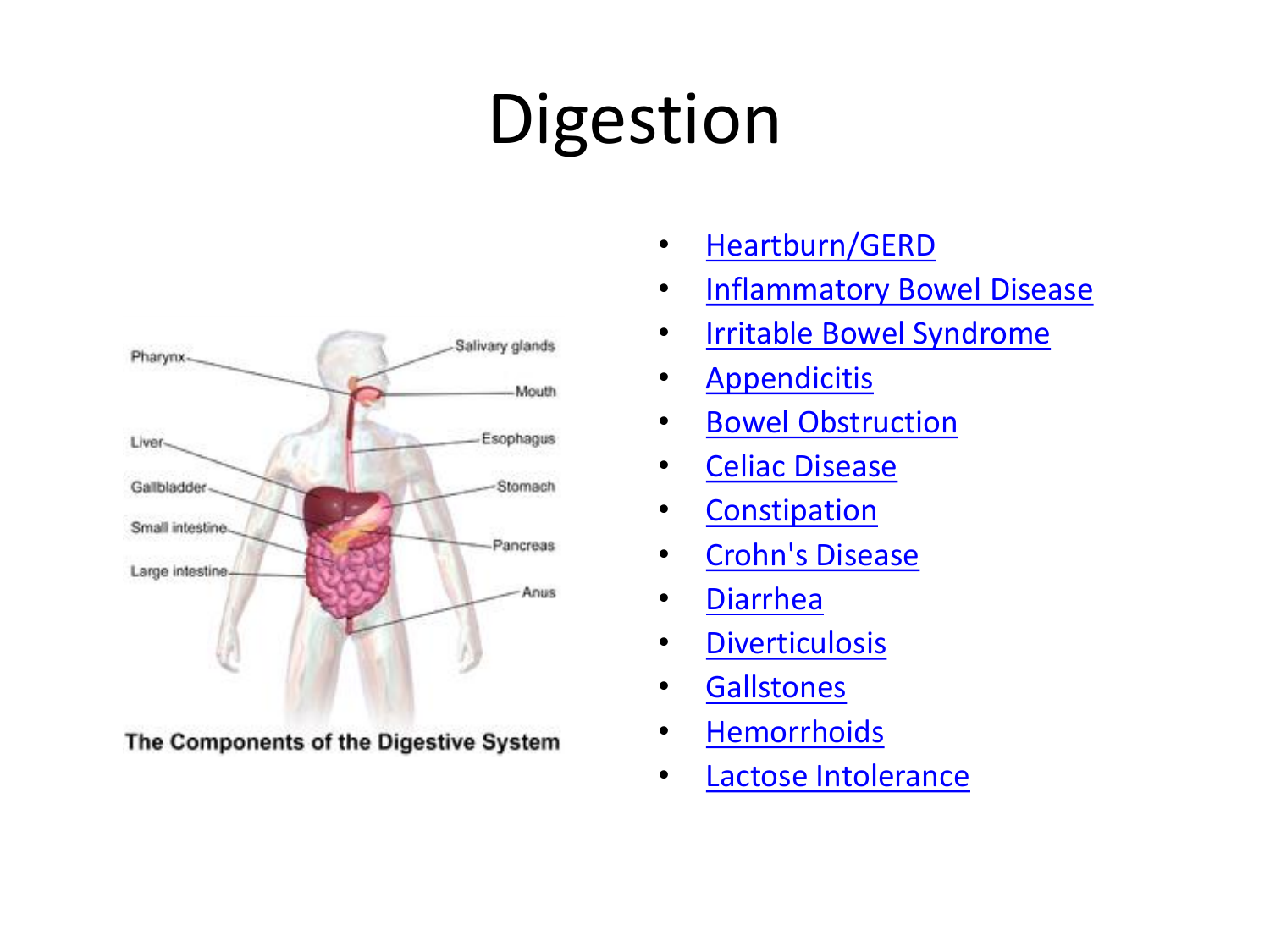## The body's natural response to stress?



Hits right in the gut!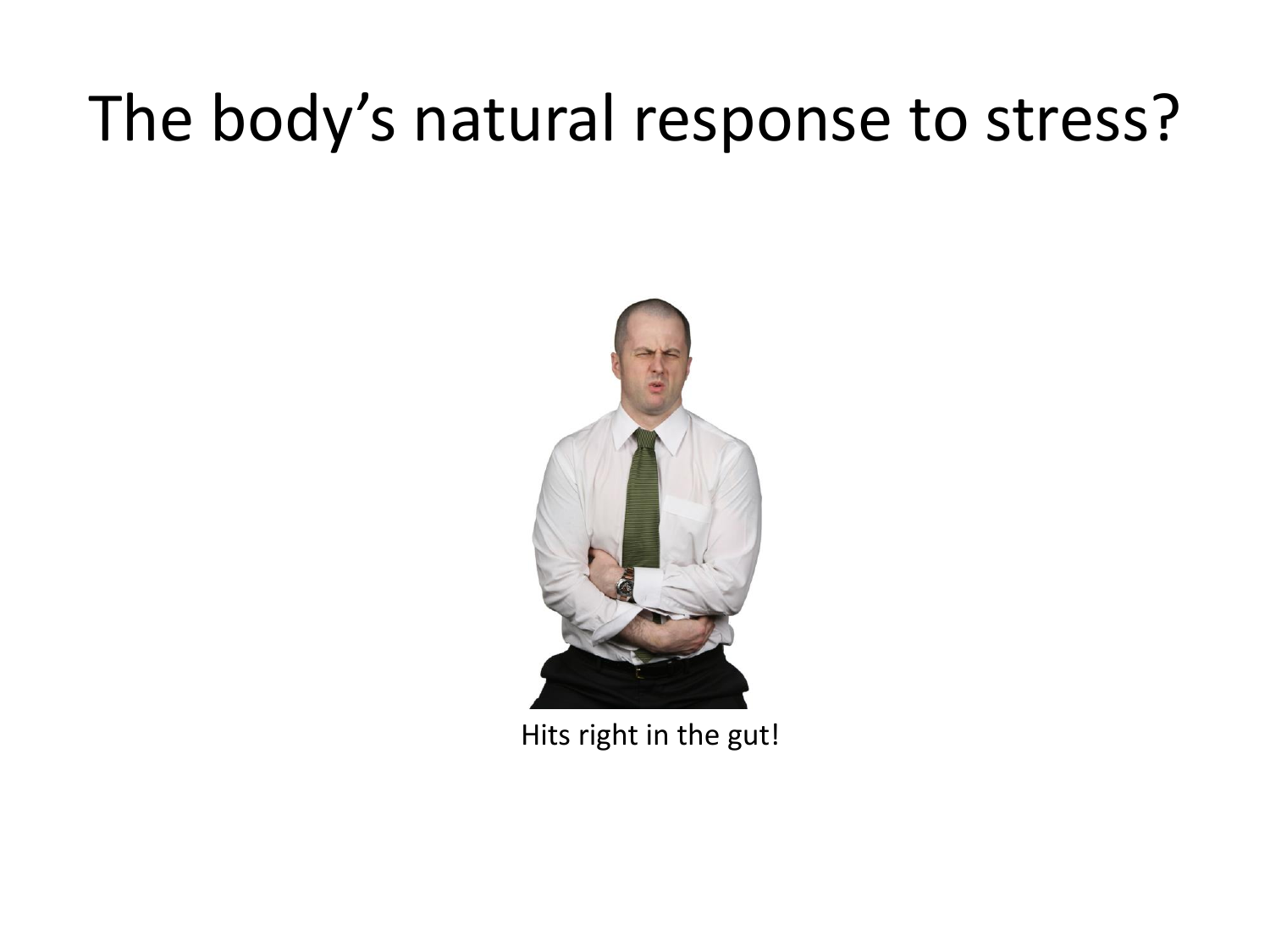### • Calm the digestion down

- Digestive enzymes
	- acidophilus
	- Apple cider vinegar (with the mother)
- Lavender
- Chamomile
- Ginger
- Cramp relief (EO blend)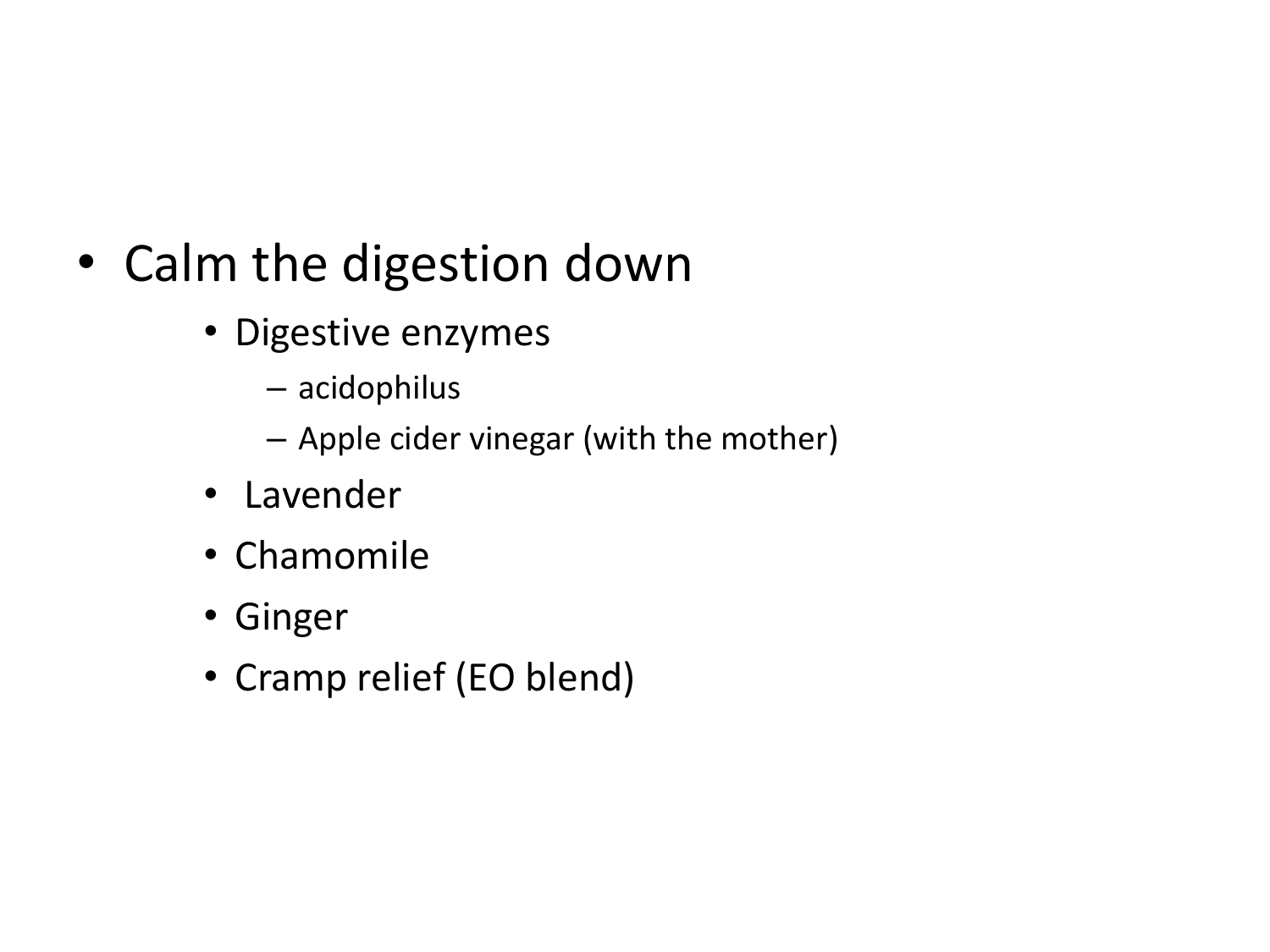• Basil Tincture

- Babies with colic
- Gas, bloating, constipation.
- Dogs with digestion issues

### Both can be used together

• Cramp Relief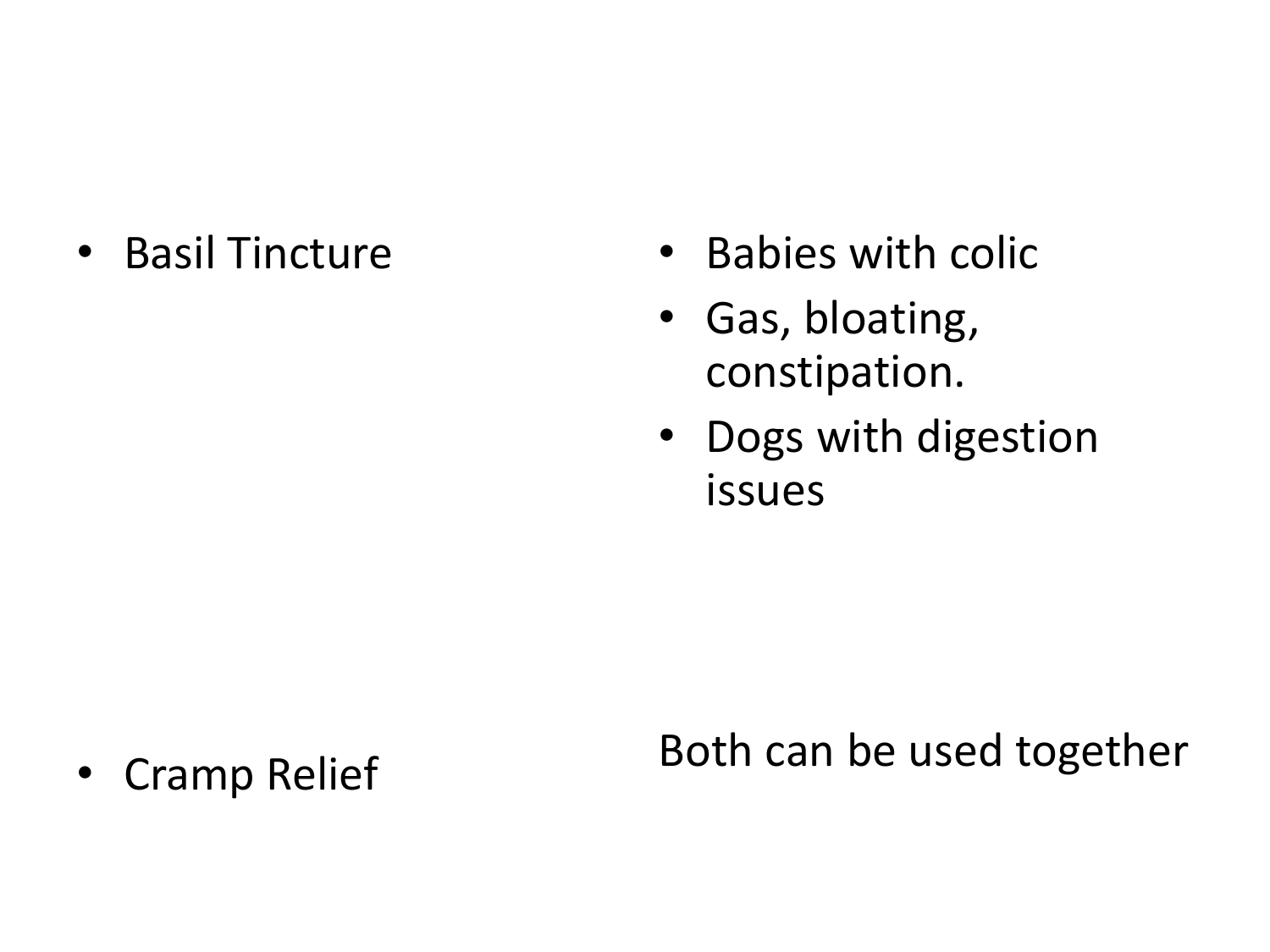# Endocrine System

- [Hypothalamus](http://www.innerbody.com/image_endo01/endo03.html)
- [Parathyroid Glands](http://www.innerbody.com/image_endo04/endo04.html)
- [Pineal Gland](http://www.innerbody.com/image_nerv02/nerv64-new.html)
- [Pituitary Gland](http://www.innerbody.com/image/endo01.html)
- [Thyroid Gland](http://www.innerbody.com/image_dige01/endo04.html)
- [Thymus Gland](http://www.innerbody.com/image_endoov/lymp04-new.html)
- [Ovaries](http://www.innerbody.com/image_endoov/repo07-new2.html)
- [Pancreas](http://www.innerbody.com/image/endo03.html)
- [Adrenal Glands](http://www.innerbody.com/image/endo02.html)
- [Testes](http://www.innerbody.com/image_endoov/repo10-new2.html)
- [Uterus](http://www.innerbody.com/image_repfov/repo11-new.html)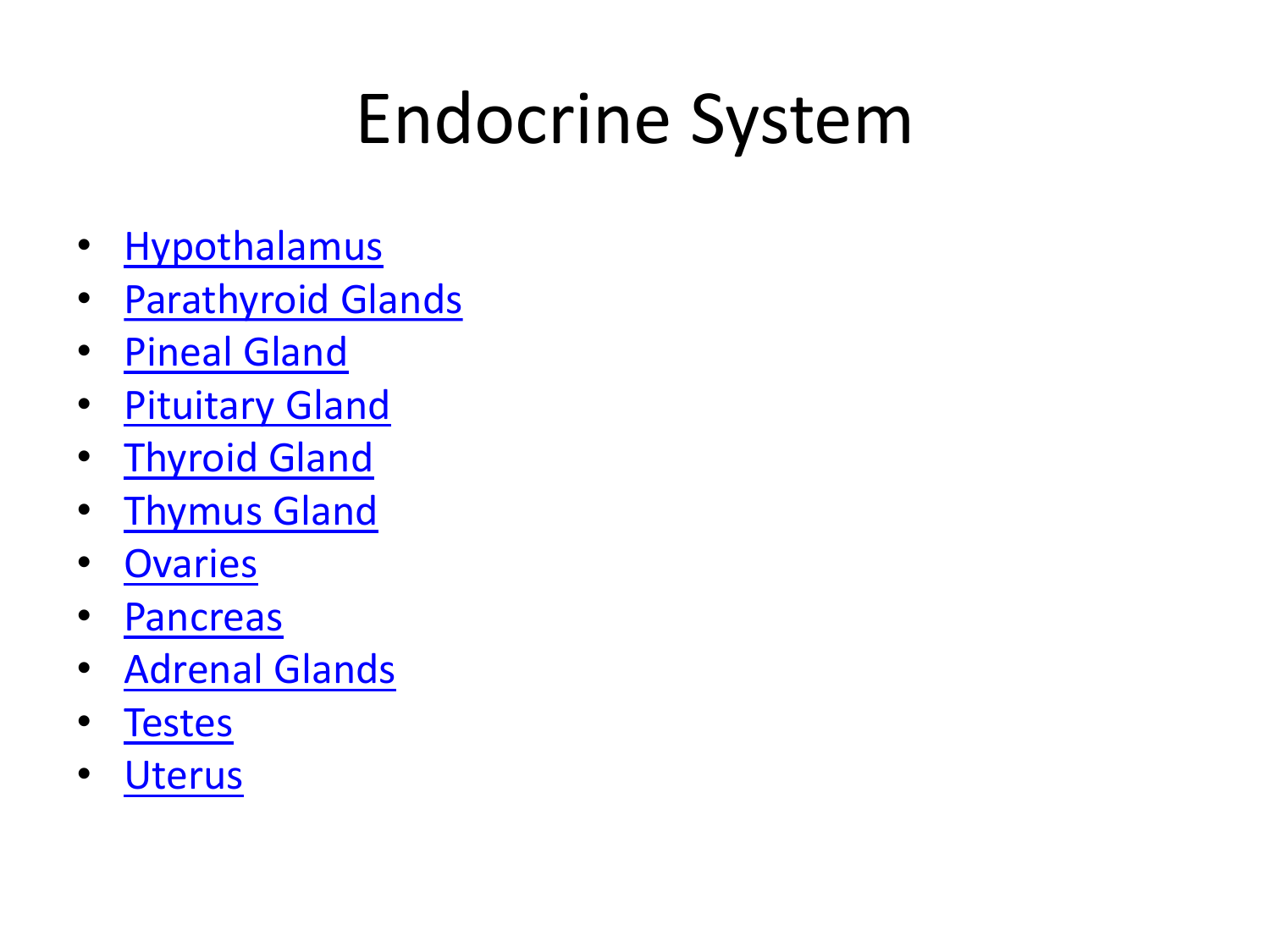### Adrenal Glands

| Rate the following 0-5 with 0 being no problem and 5 being a severe |                                                                  |            |                                  |  |
|---------------------------------------------------------------------|------------------------------------------------------------------|------------|----------------------------------|--|
|                                                                     | problem.                                                         | 1.         |                                  |  |
| 1.                                                                  | Difficulty getting up in the morning.                            | 2.         |                                  |  |
| 2.                                                                  | Continuing fatigue, not relieved by sleep and rest               | 3.         |                                  |  |
| 3.                                                                  | Lethargy, lack of energy to do normal daily activities           | 4.         | $\overline{\phantom{a}}$         |  |
| 4.                                                                  | Sugar cravings                                                   | 5.         |                                  |  |
| 5.                                                                  | <b>Salt Cravings</b>                                             | 6.         |                                  |  |
| 6.                                                                  | allergies                                                        | 7.         | $\overline{\phantom{a}}$         |  |
| 7.                                                                  | Digestion problems                                               | 8.         | $\frac{1}{1}$                    |  |
| 8.                                                                  | Increased effort needed for everyday task                        | 9.         |                                  |  |
| 9.                                                                  | Decreased interest in sex                                        | 10.        | $\frac{1}{\sqrt{1-\frac{1}{2}}}$ |  |
| 10.                                                                 | Decreased ability to handle stress                               | 11.        |                                  |  |
| 11.                                                                 | increased time needed to recover from illness, injury or traumas | 12.        | $\frac{1}{1}$                    |  |
| 12.                                                                 | Light headed or dizzy when standing up quickly                   | 13.<br>14. |                                  |  |
| 13.                                                                 | Low mood                                                         | 15.        | $\frac{1}{1}$                    |  |
| 14.                                                                 | Less enjoyment or happiness with life                            | 16.        |                                  |  |
| 15.                                                                 | <b>Increased PMS</b>                                             | 17.        | $\frac{1}{1}$                    |  |
| 16.                                                                 | Symptoms worsen if meals are skipped or inadequate               | 18.        |                                  |  |
| 17.                                                                 | Thoughts are less focused, (brain fog)                           | 19.        | $\frac{1}{1}$                    |  |
| 18.                                                                 | Memory is poor                                                   | 20.        |                                  |  |
| 19.                                                                 | Decreased tolerance for stress, noise, or disorder.              | 21.        | $\frac{1}{1}$                    |  |
| 20.                                                                 | Don't really wake up until after 10:00 AM                        | 22.        |                                  |  |
| 21.                                                                 | Afternoon low between 3:00-4:00 PM                               | 23.        | $\frac{1}{1}$                    |  |
|                                                                     |                                                                  | 24.        | $\frac{1}{1}$                    |  |
| 22.                                                                 | Feel better after supper                                         | 25.        |                                  |  |
| 23.                                                                 | Get a "second wind" in the evening, and stay up late             | 26.        | $\overline{\phantom{a}}$         |  |
| 24.                                                                 | Decreased ability to get things done-less productive             | 27.        |                                  |  |
| 25.                                                                 | Have to keep moving- if I stop I get tired.                      |            |                                  |  |
| 26.                                                                 | Feeling overwhelmed by all that need to be done                  |            |                                  |  |

27. It takes all my energy to do what I have to. There's nothing left over for anything or anyone else.

\_\_\_\_\_\_\_\_\_\_\_\_\_Total

A total of 20-40 suggest mild adrenal stress; 40- 70 suggest moderate adrenal fatigue; over 70 suggest significant adrenal fatigue problems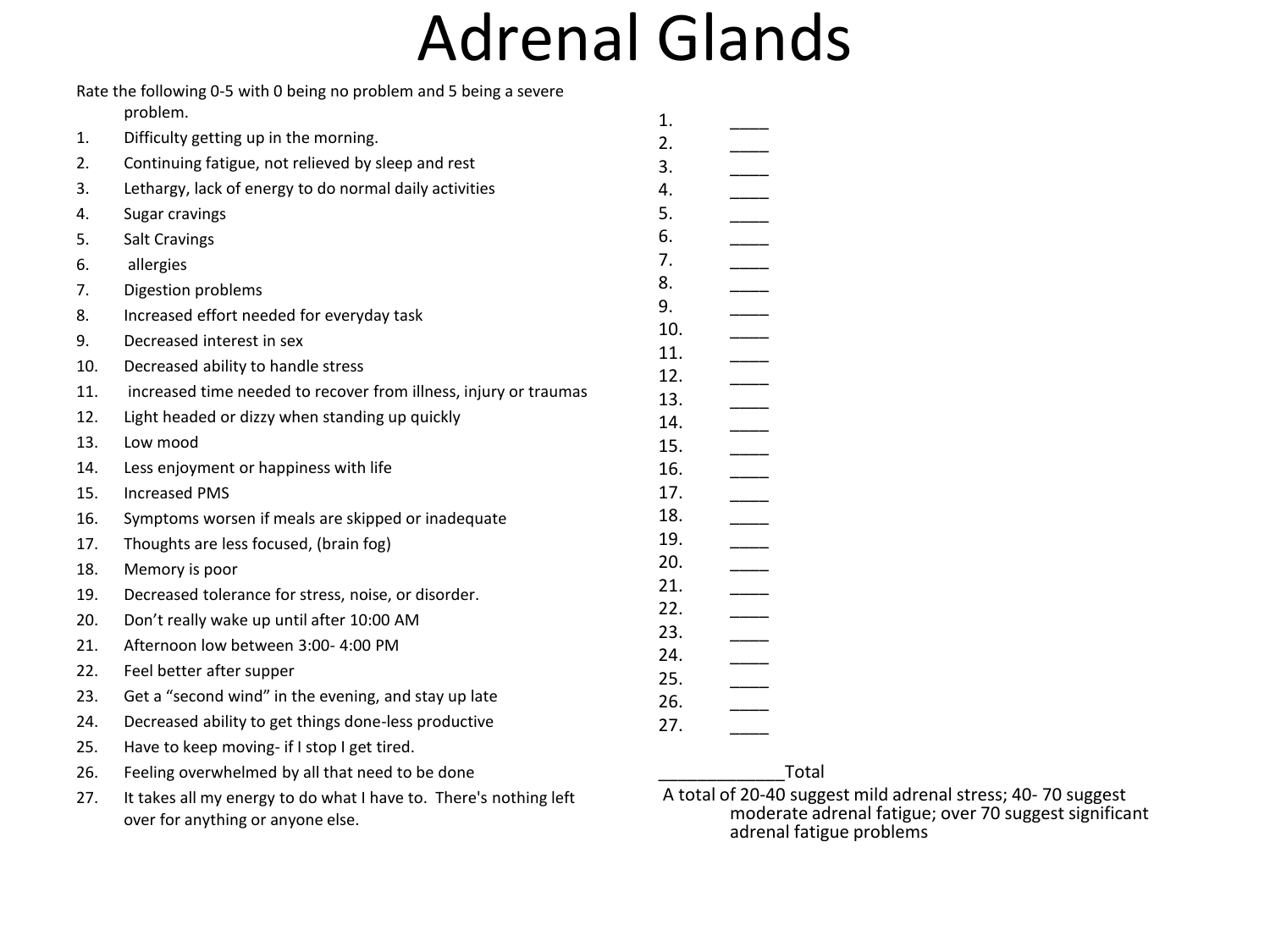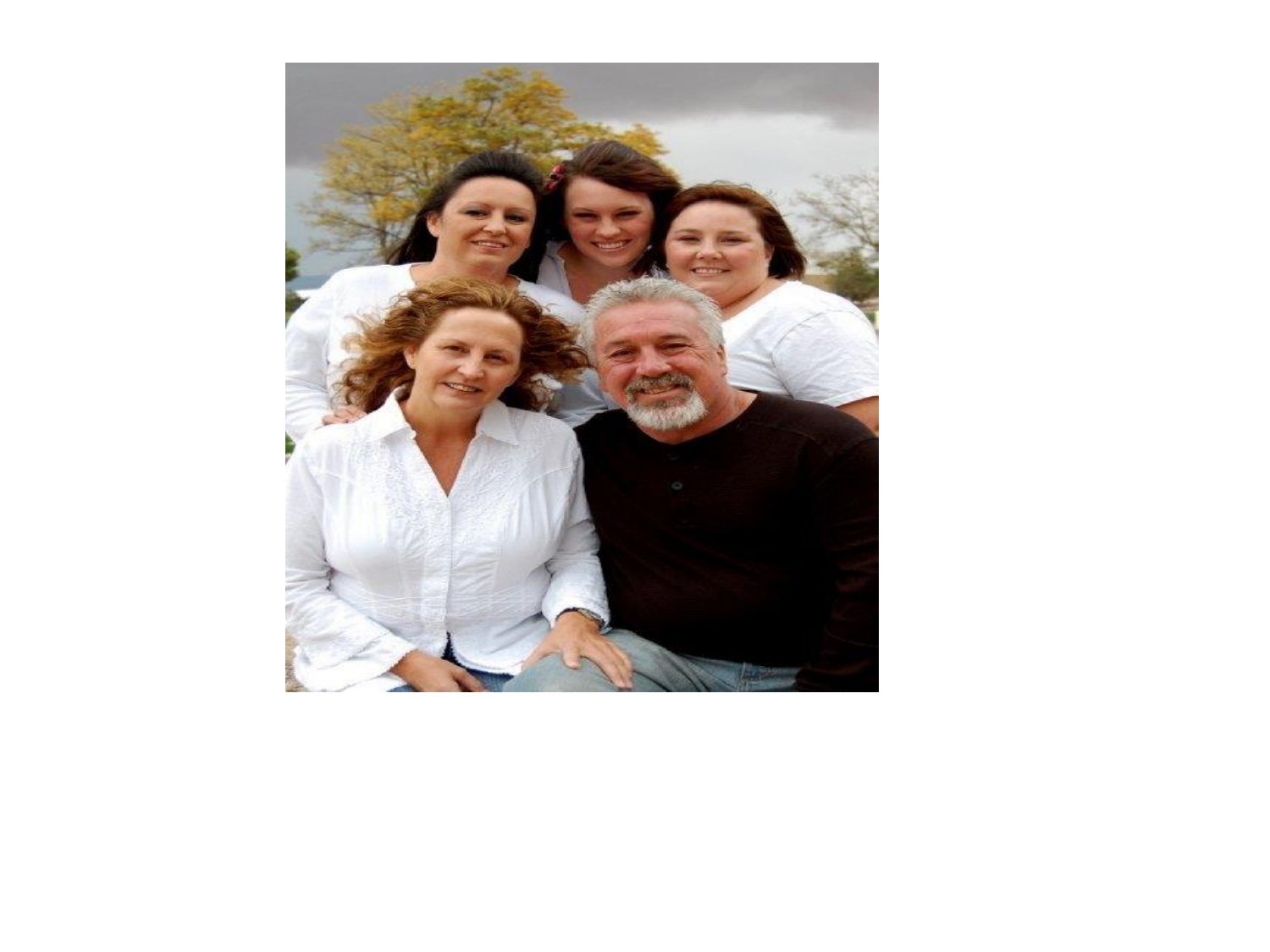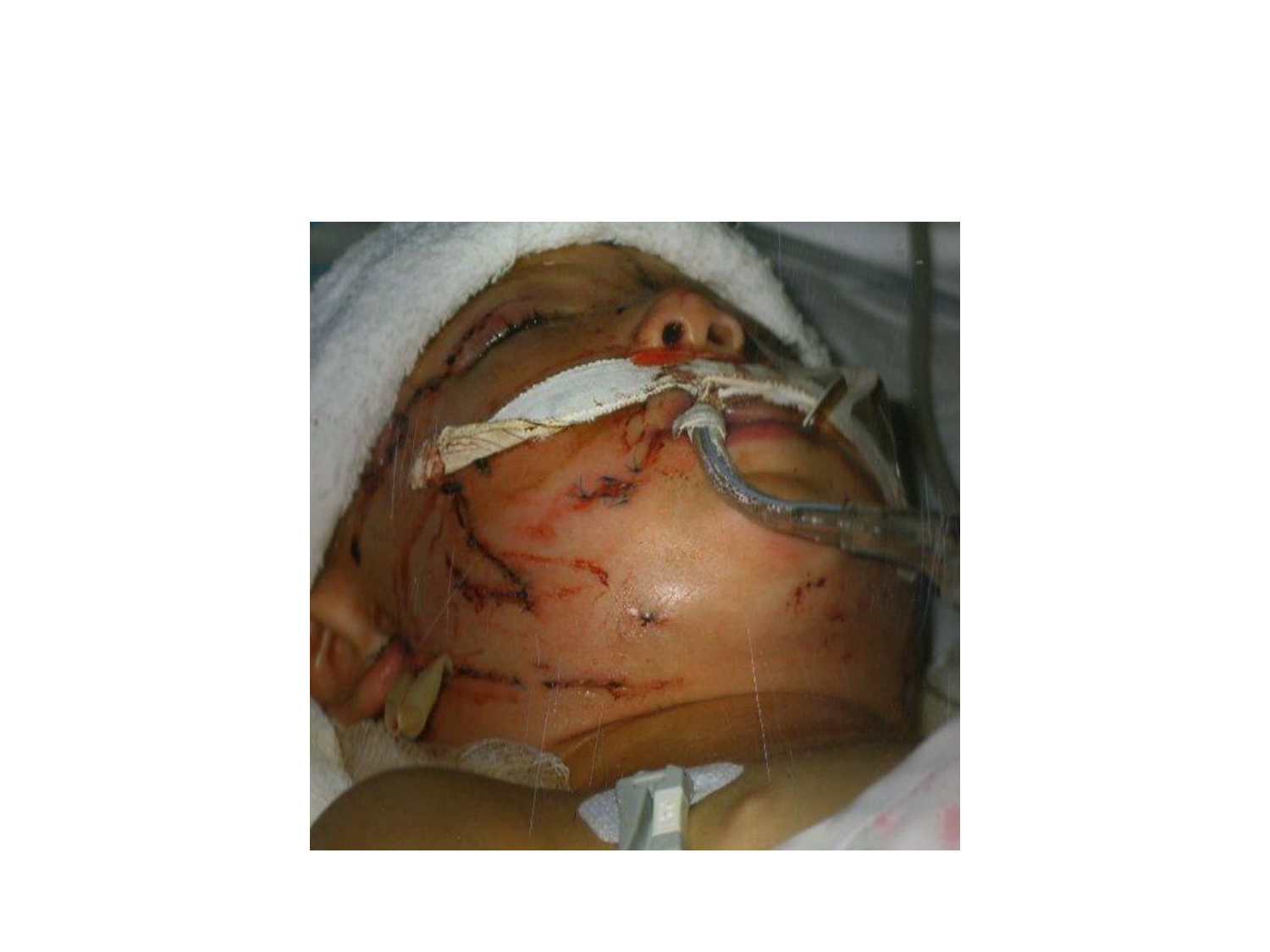### • Lavender-Chamomile

- Swelling
- Inflammation
- Bruising
- Basil
- Constipation
- Or any bowel discomfort
- Garlic
- Yeast infection
- •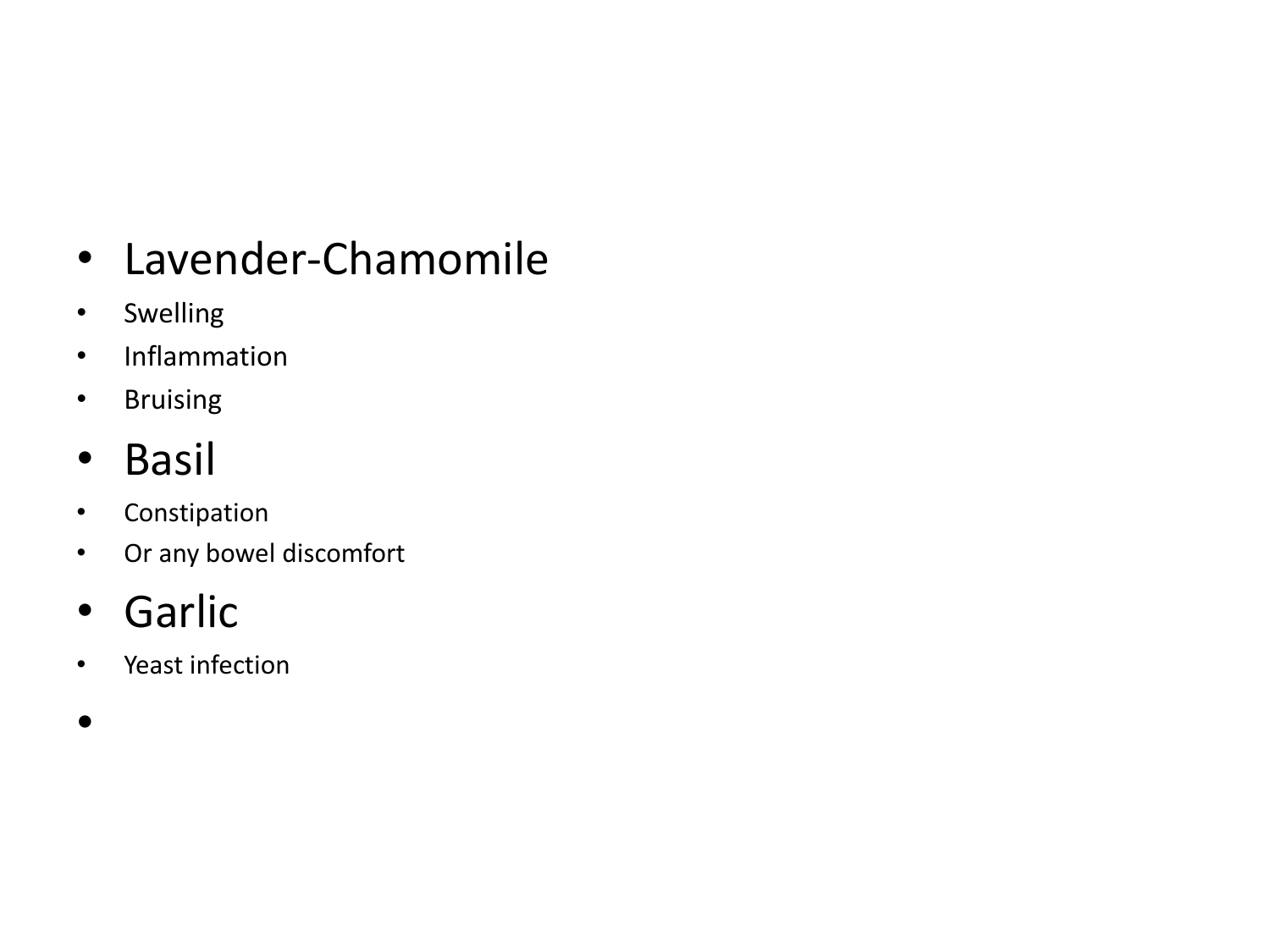# Getting better with Papa

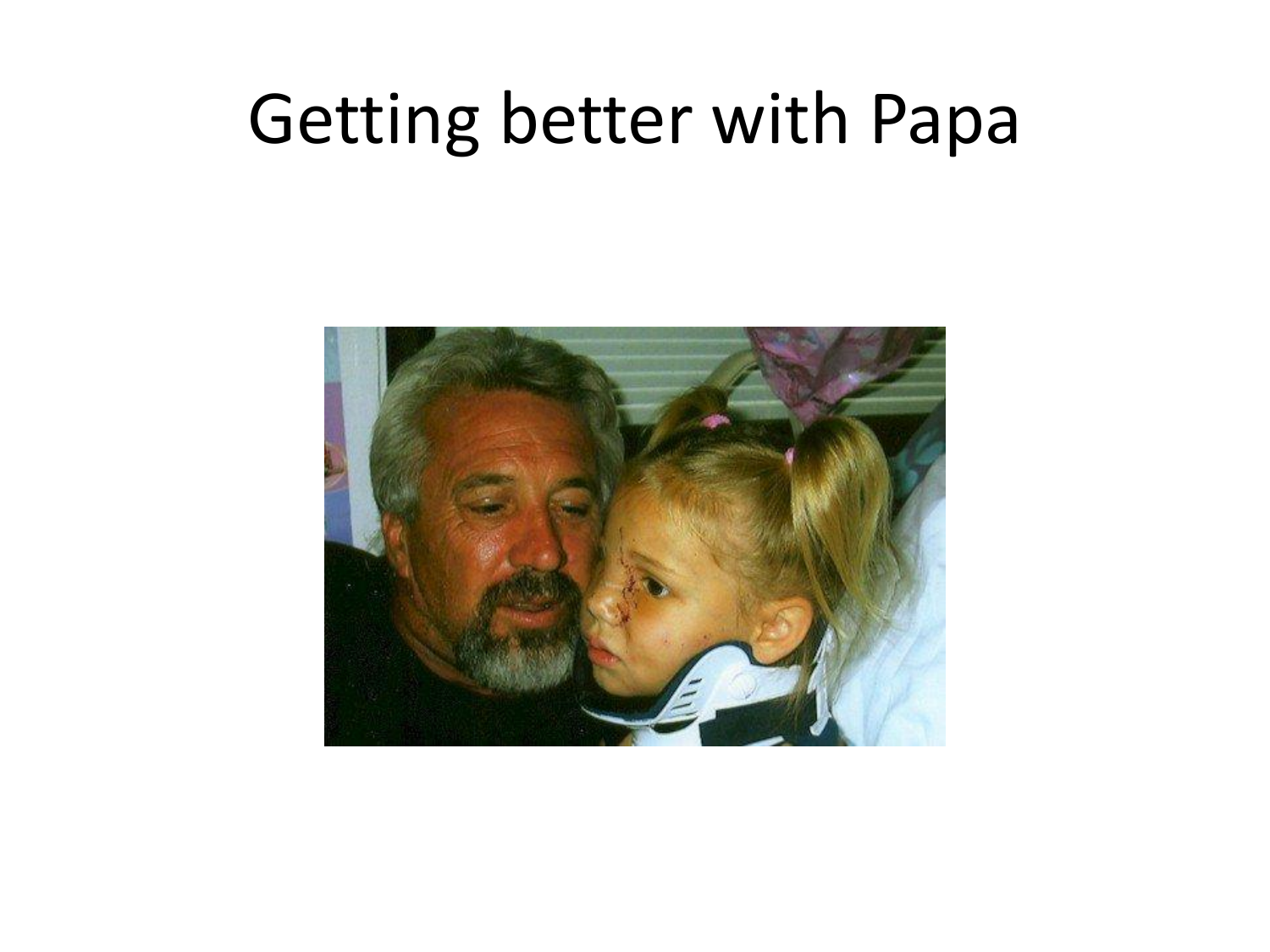# Coming home

![](_page_35_Picture_1.jpeg)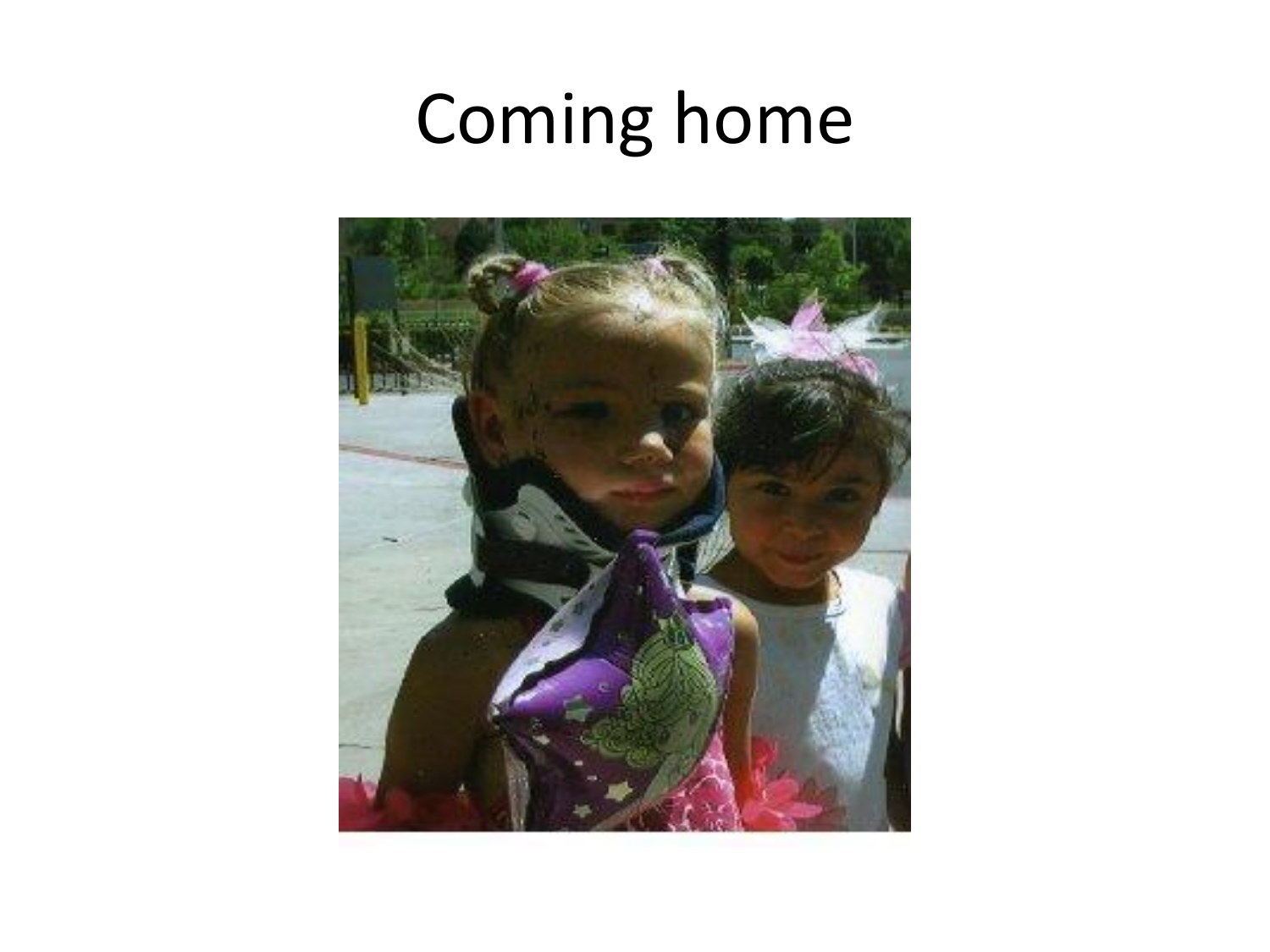# 10 years later Ta Da!!! Our little miracle!

![](_page_36_Picture_2.jpeg)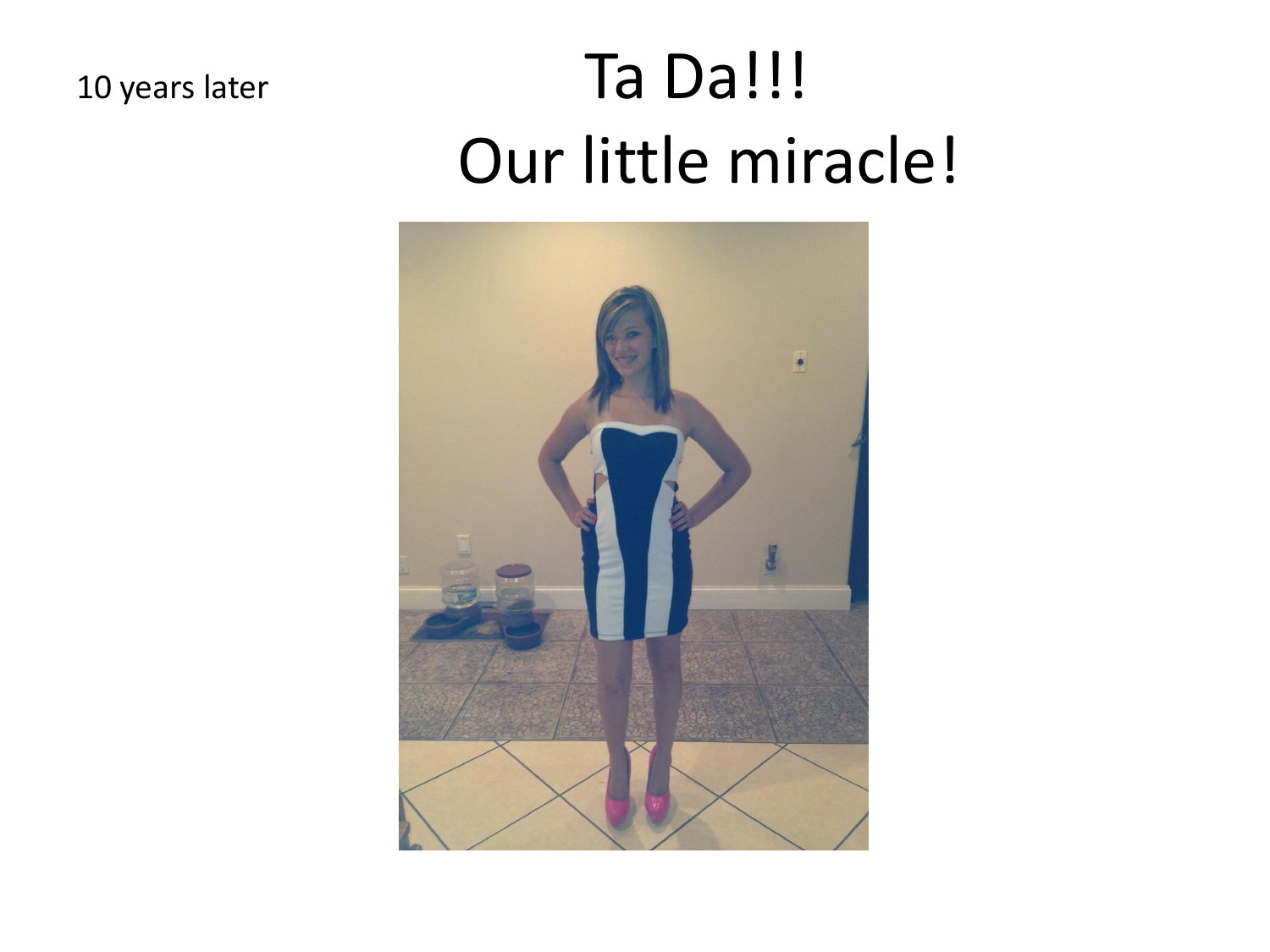![](_page_37_Picture_0.jpeg)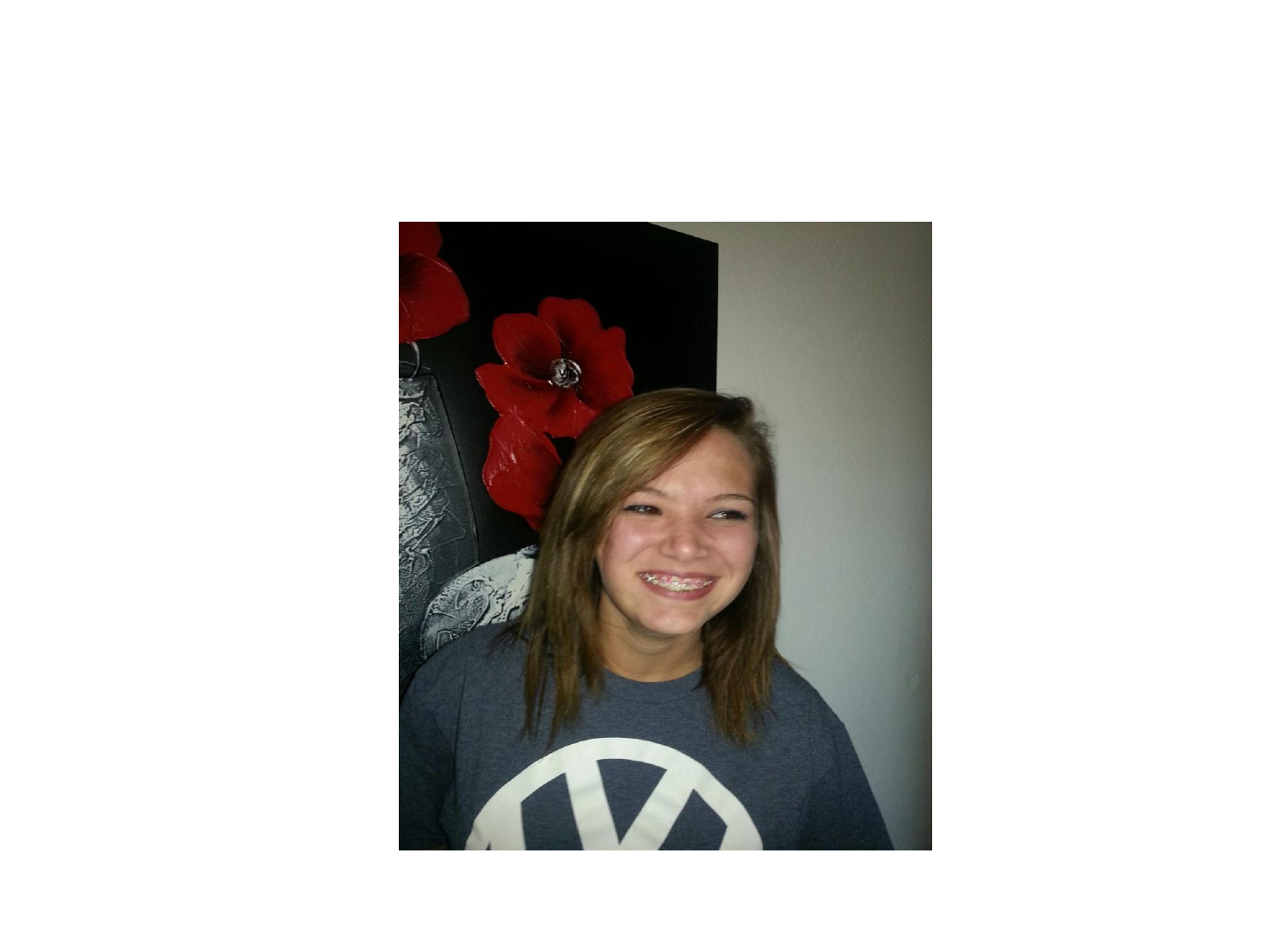# Free stuff!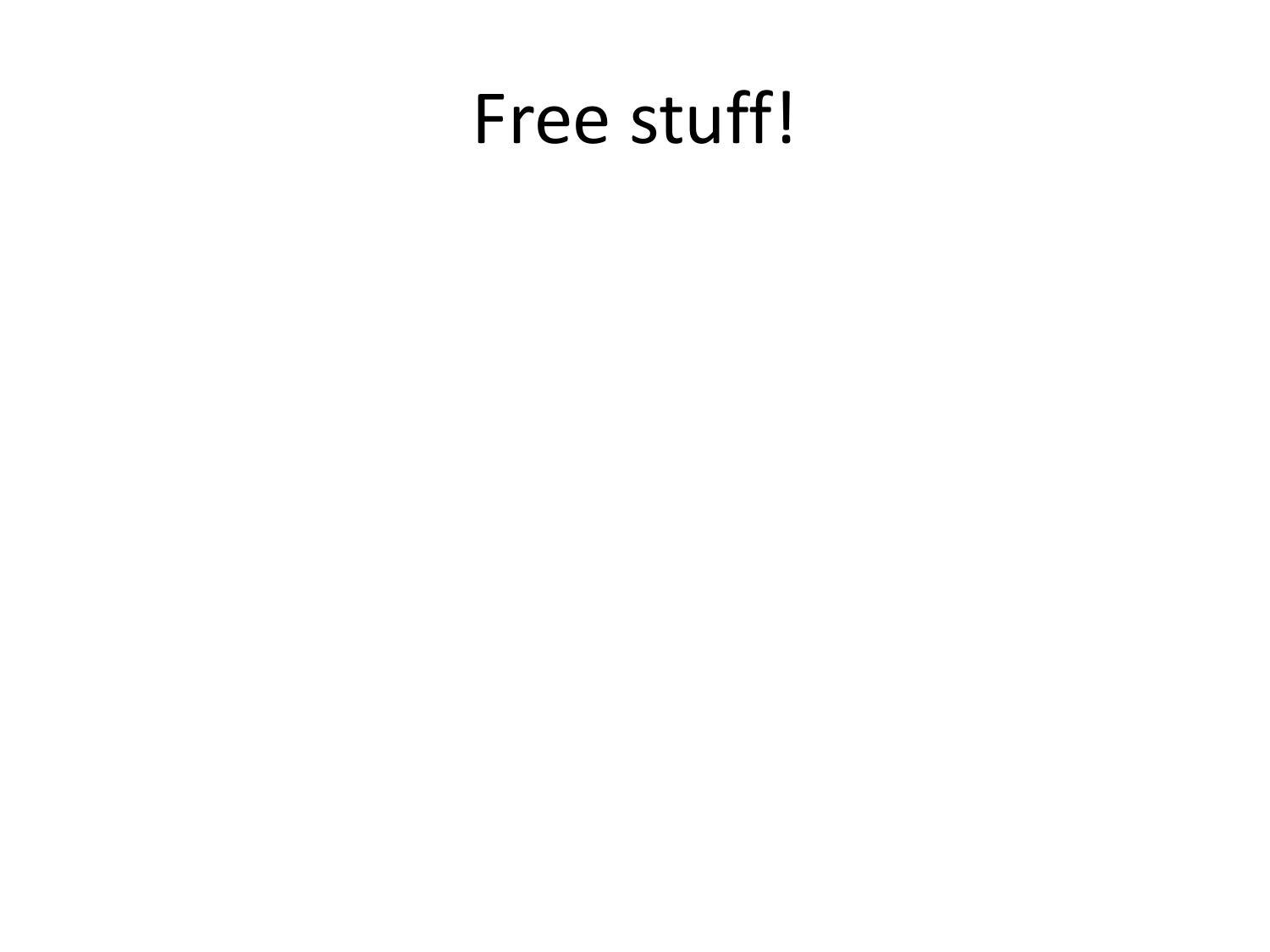# Information

#### <http://www.greenmedinfo.com/>

[www.nmpnm.org](http://www.nmpnm.org/)

( New Mexico Practitioners of Natural Medicine)

[www.nmcaamp.org](http://www.nmcaamp.org/)

(New Mexico Complimentary and Alternative Medical Project)

<http://www.homeopathy-soh.org/>

<http://hpathy.com/biographies/samuel-hahnemann/>

<http://www.abchomeopathy.com/>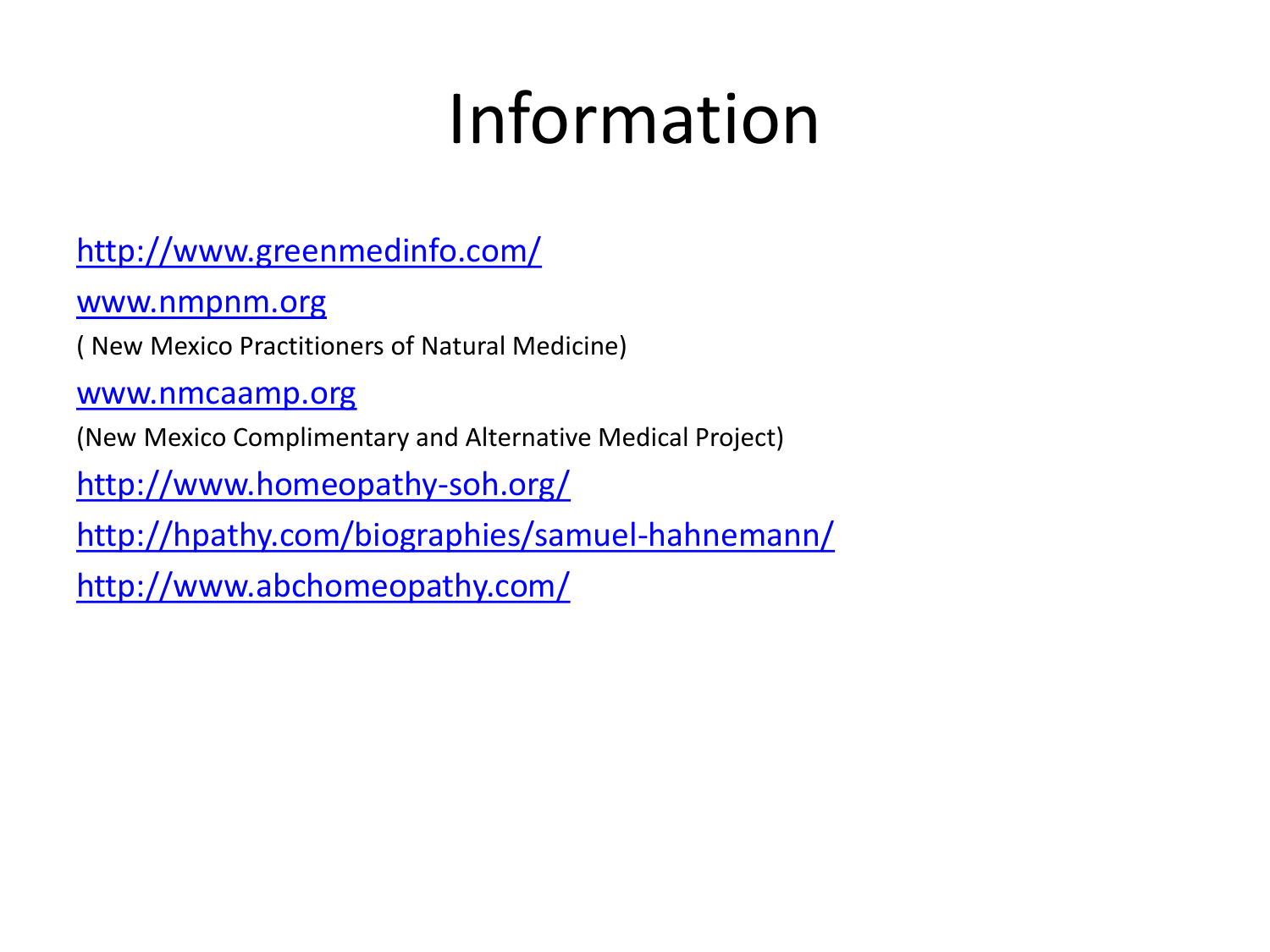- The same drugs that are life saving when used against illness, can also be dangerous and sometimes lethal.
- According to JAMA in 2000 they reported deaths related to the following.
- **12,000 - unnecessary surgery 7,000 - medication errors in hospital 20,000 - other errors in hospitals 80,000 - infections in hospitals 106,000 - adverse effects of medications**
- **225,000 people died in the year 2000. In the USA!**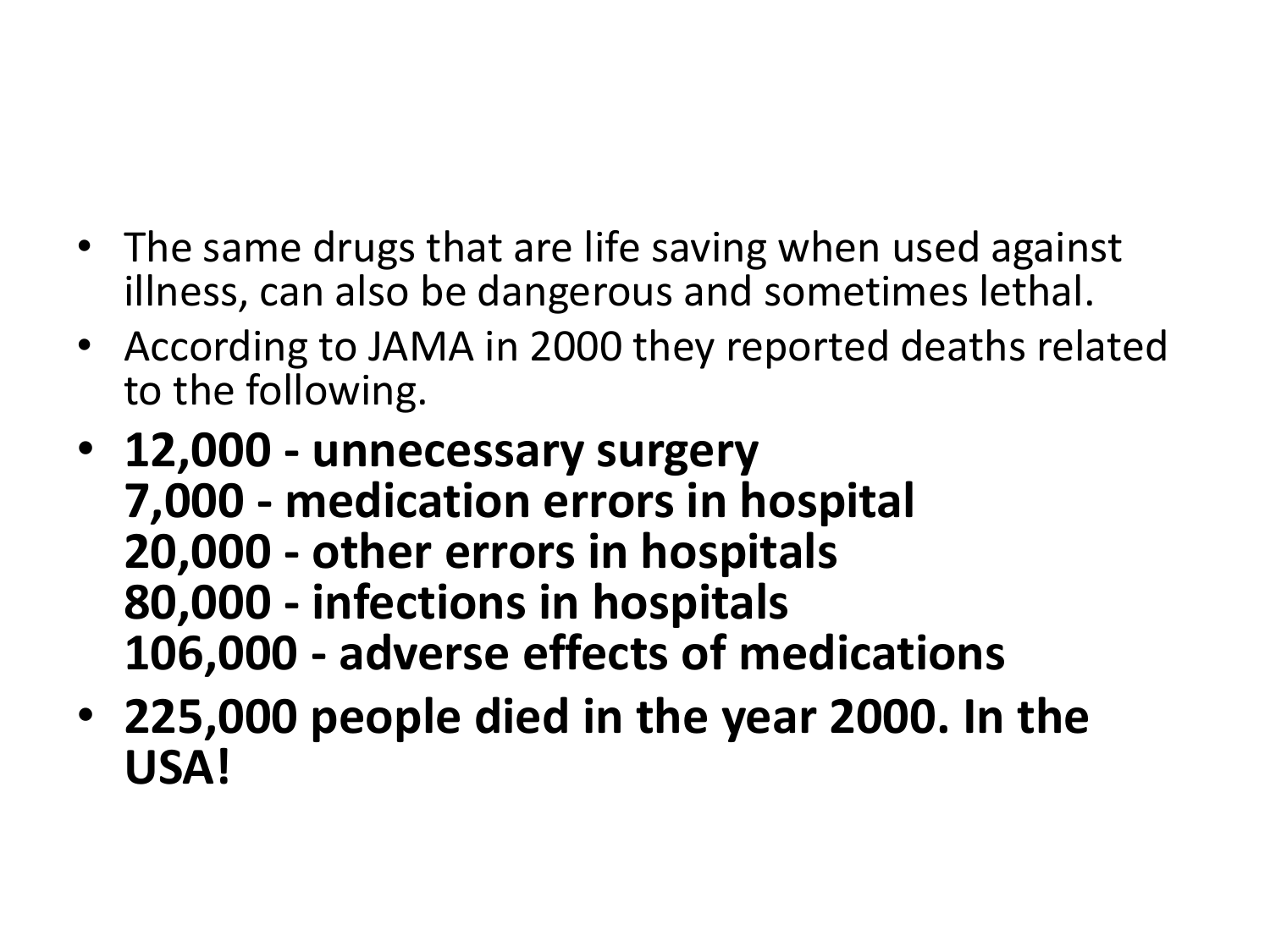#### **Many believe the US has the best health care in the world, but look at more JAMA stats!!!**

• Of 13 countries the US rankings are terrible. (Countries in order of their average ranking - Japan, Sweden, Canada, France, Australia, Spain, Finland, Netherlands, U.K., Denmark, Belgium, US, and Germany.)

• US ranking's are as follows: 13th (last) in low-birth weights 13th - neonatal mortality 11th - post neonatal mortality 13th - life lost excluding external causes 11th for life expectancy at 1 year for females 12th for males 10th for life expectancy at 15 years for females 12th for males 10th for life expectancy at 40 for females 9th for males 7th for life expectancy at 65 for females 7th for males 10th for age adjusted mortality.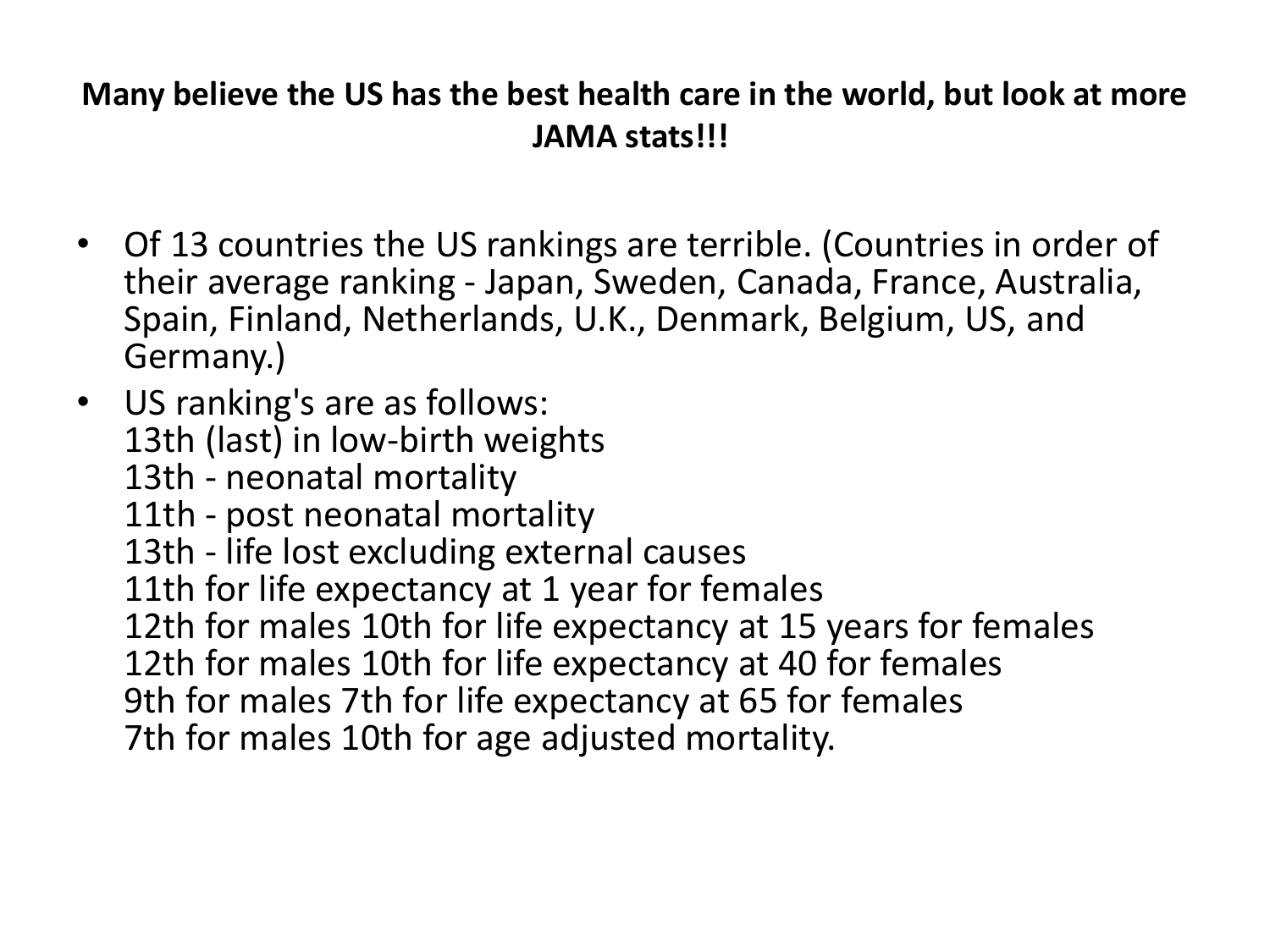# American life style?

- The poor performance of the United States was confirmed by the World Health Organization. The press would have you believe that it is the American lifestyle.. smoking, drinking, etc., but the statistics show otherwise. The top ranking best health care statistics are from Japan and 41% of the women smoke and 61% of the men. US stats are 24% of women smoke and 28% men. The data for alcohol is similar.
- In my opinion it is the toxic lifestyle of chemical drug use, toxic medals, ingestion of environmental poisons such as pesticides, chemical additives to foods, unnecessary food dyes in most drinks, poisoned tap water that contain carcinogenic chemicals, to name a few, plus a general disregard for nature and all that is natural.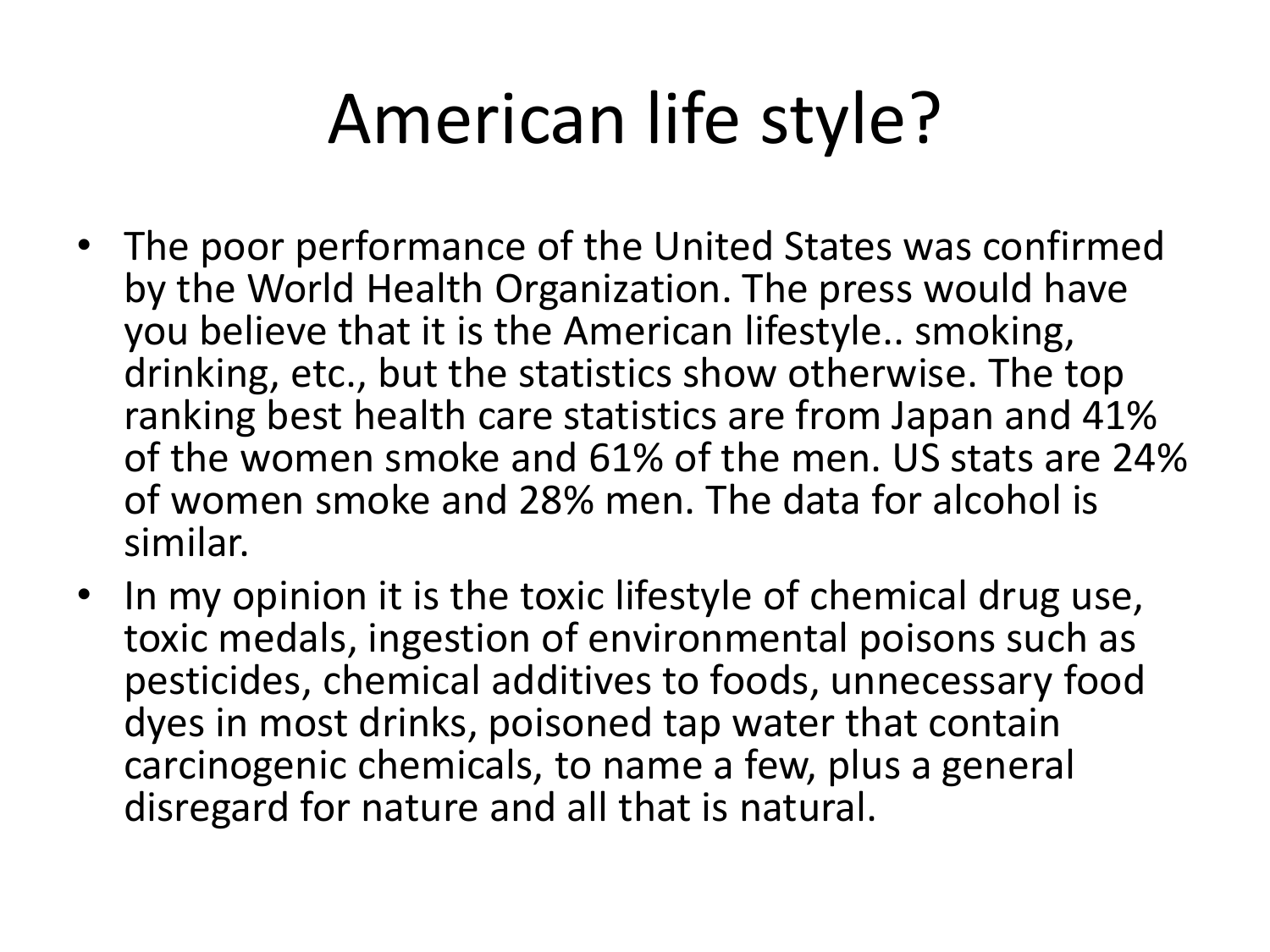- Top 10 Best Selling Drugs
- **A List of the Best-Selling Drugs in the U.S.** (As appeared in the online version of the New York Times 9/30/04)

The top selling drugs in the United States in 2003, their annual sales, what it treats and its manufacturer. The 2003 data is the most recent audited figures available.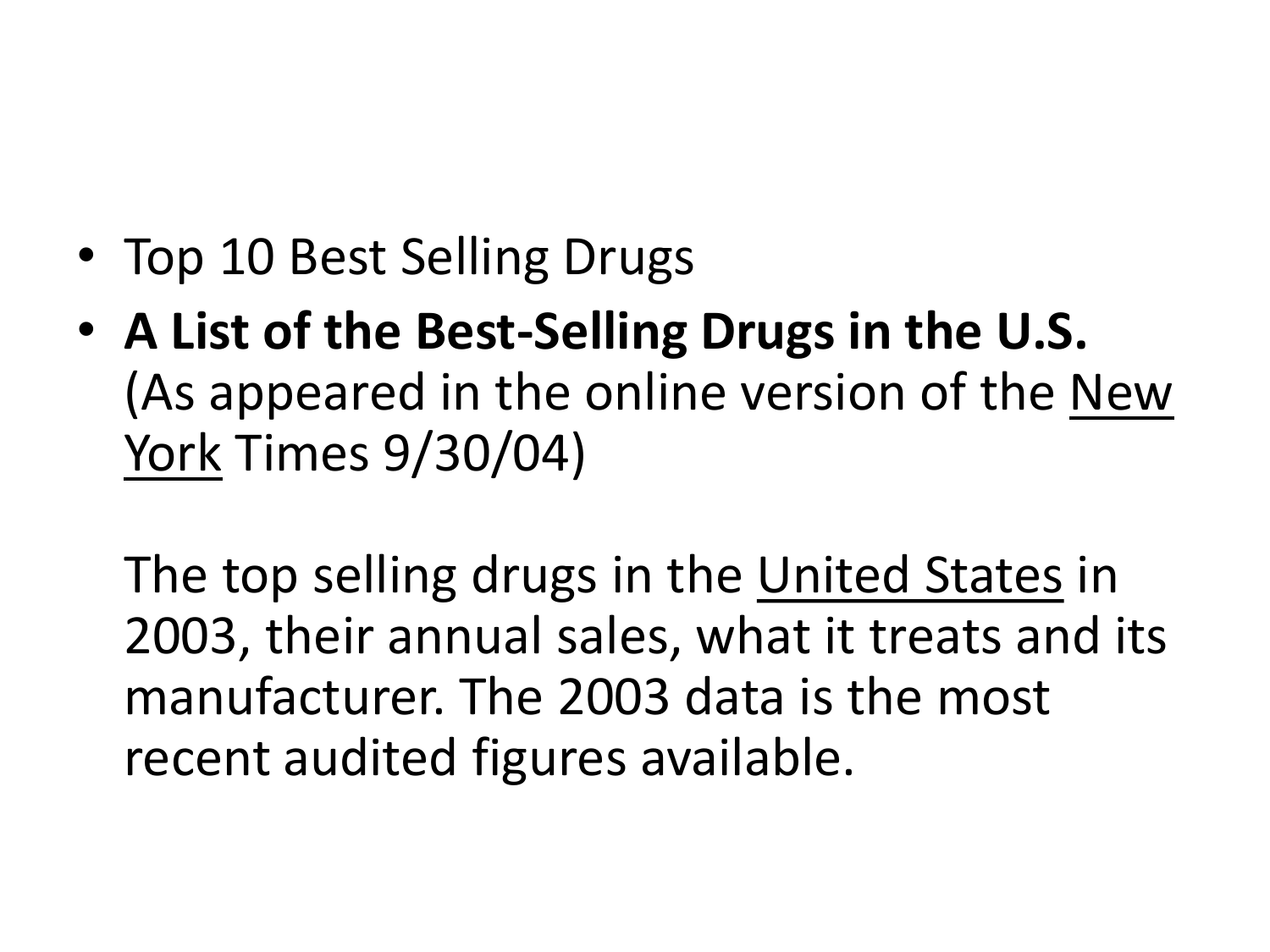### Top 10 Best Selling Drugs

#### **A List of the Best-Selling Drugs in the U.S.**

(As appeared in the online version of the New York Times 9/30/04)

The top selling drugs in the United States in 2003, their annual

sales, what it treats and its manufacturer. The 2003 data is the most

recent audited figures available.

•

| <b>MANUFACTURER</b>        |
|----------------------------|
| Pfizer Inc.                |
| cholesterol<br>Merck & Co. |
| heartburn<br><b>TAP</b>    |
|                            |
| Johnson &                  |
|                            |
| mental illness Eli Lilly & |
|                            |
| Amgen                      |
| Merck &<br>heartburn       |
|                            |
| Pfizer Inc.                |
|                            |

| Celebrex                   | \$2.6 billion | arthritis     | Pfizer Inc.                     |                             |
|----------------------------|---------------|---------------|---------------------------------|-----------------------------|
| Neurontin                  | \$2.4 billion | epilepsy      | Pfizer Inc                      |                             |
| Advair Diskus\$2.3 billion |               | asthma        | GlaxoSmithKline PLC             |                             |
| Plavix                     | \$2.2 billion | blood clots   |                                 | <b>Bristol-Myers Squibb</b> |
| <b>Norvasc</b>             | \$2.2 billion | hypertension  | Pfizer Inc.                     |                             |
| Effexor XR                 | \$2.1 billion | depression    | Wyeth                           |                             |
| Pravachol                  | \$2.0 billion | cholesterol   | <b>Bristol-Myers</b>            |                             |
| Squibb                     |               |               |                                 |                             |
| Risperdal                  | \$2.0 billion |               | mental illness Johnson & ohnson |                             |
| Oxycontin                  |               | \$1.9 billion | pain                            | Perdue Pharma               |
| Fosamax                    |               | \$1.8 billion |                                 | osteoporosis Merck & Co.    |
| Protonix                   |               | \$1.8 billion | gastrointestinal Wyeth          |                             |
| Vioxx                      | S1.8 billion  |               | arthritis                       | Merck & Co                  |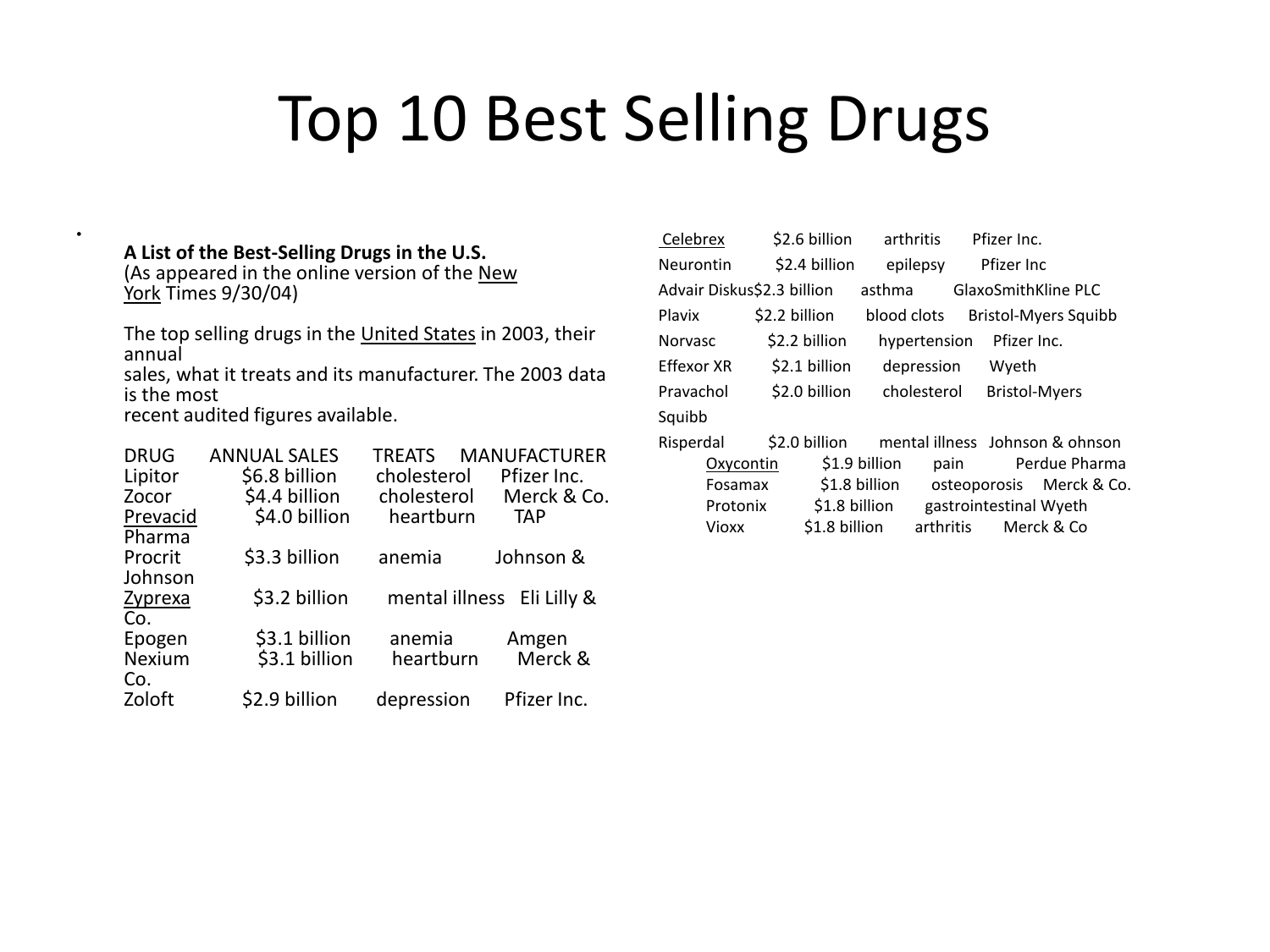# Illegal vs. Legal

![](_page_45_Picture_1.jpeg)

![](_page_45_Picture_2.jpeg)

Does your body know the difference between street drugs and pharmaceutical drugs?